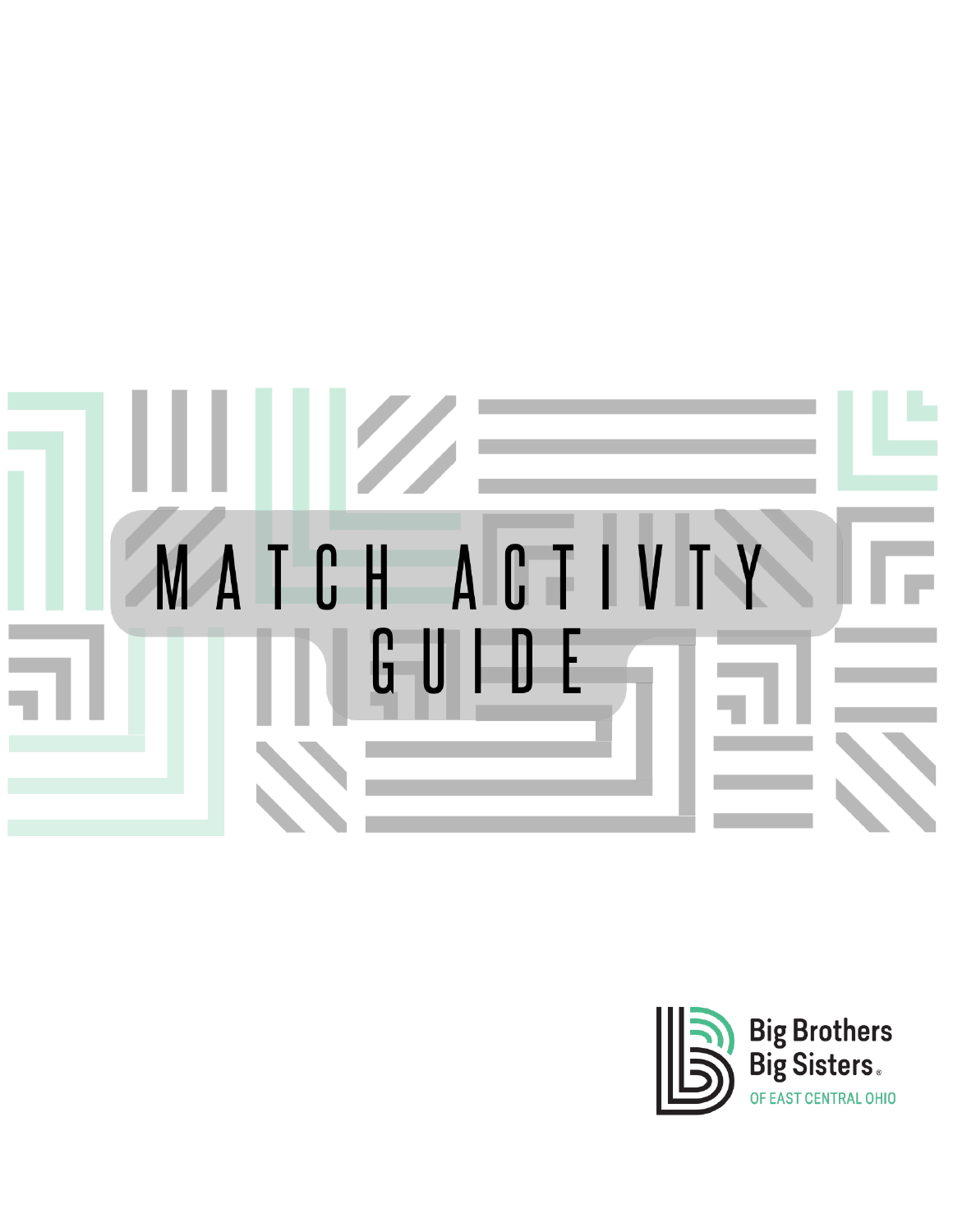# RESOURCES FOR ACTIVITY PLANNING

#### **Tuscarawas**

County Events: [www.traveltusc.com](http://www.traveltusc.com/) Outdoor Activities: [www.normajohnsoncenter.com](http://www.normajohnsoncenter.com/) Historical Outdoor Options: [www.fortlaurens.com](http://www.fortlaurens.com/) and [www.ohiosfirstvillage.com](http://www.ohiosfirstvillage.com/) Historical Information: www.doverhistory.org New Philadelphia Events: [www.newphilaoh.com](http://www.newphilaoh.com/)

#### **Carroll**

County Attractions and Events: [www.carrollcountyohio.com](http://www.carrollcountyohio.com/) Lake Activities and Events[: www.atwoodlakeboats.com](http://www.atwoodlakeboats.com/) Park Events: [www.ccparkdistrict.org](http://www.ccparkdistrict.org/) Additional Events and Activities[: www.carrollcountyarts.org](http://www.carrollcountyarts.org/) Historical Experiences and Information: [www.carrollcountyohio.com/history](http://www.carrollcountyohio.com/history)

## THINGS TO REMEMBER

Bigs are entitled to the following tax deductions:

- Deduct \$.14 per mile incurred in picking up and driving your Little around.
- You may also deduct the cost of meals, movie tickets, museum, etc. which you spend for the Little. However, you cannot deduct the cost you incur for your own meals, tickets, etc.
- This is part of your charitable donation deduction when itemized. Please be sure to keep your receipts for expenditures and a log of your travels in case of an IRS audit.
- The agency will NOT be keeping track of this information, so if you wish to take advantage of this, you will need to document for yourself.

Outings do NOT have to be a BIG event.

- Matches are strengthened through relationship building. This can take place on a park bench or in a library. Every outing does not have to be elaborate or costly. There may be times that you want to reward your Little with a bigger activity, but it is not an expectation.
- We provide FREE activities to matches monthly. Although the Big is financially responsible for any outing that is planned with a Little, we encourage Bigs to take advantage of the FREE activities that are provided throughout the community.
- Sometimes life is busy. We understand that time constraints do exist. To alleviate this, involve your Little in your everyday activities such as running errands, grabbing coffee and going for walks. You can also include your Little in family events such as holiday gatherings, going to church, family dinners, etc. Meeting together for four hours a month is flexible. This can be accomplished one day a month or multiple times to meet the four-hour goal. You can meet at a time that is most convenient for you and your Littles schedule.

We have resources for our Bigs as well!

- We have a closed Facebook group for community-based mentors. In this group, we share upcoming community events, agency sponsored events, and other resources that we feel would be beneficial to our mentors. Occasionally, we have tickets donated to sporting events, shows, etc. We post these to our Big Facebook Group on a first come first serve basis. Make sure you watch for tickets!
- Our agency also provides quarterly Big ONLY events. These are intended to provide Bigs the opportunity to communicate, brainstorm, and share stories and ideas with other Bigs and agency staff.
- We are always here to provide support and activity ideas for you and your Little.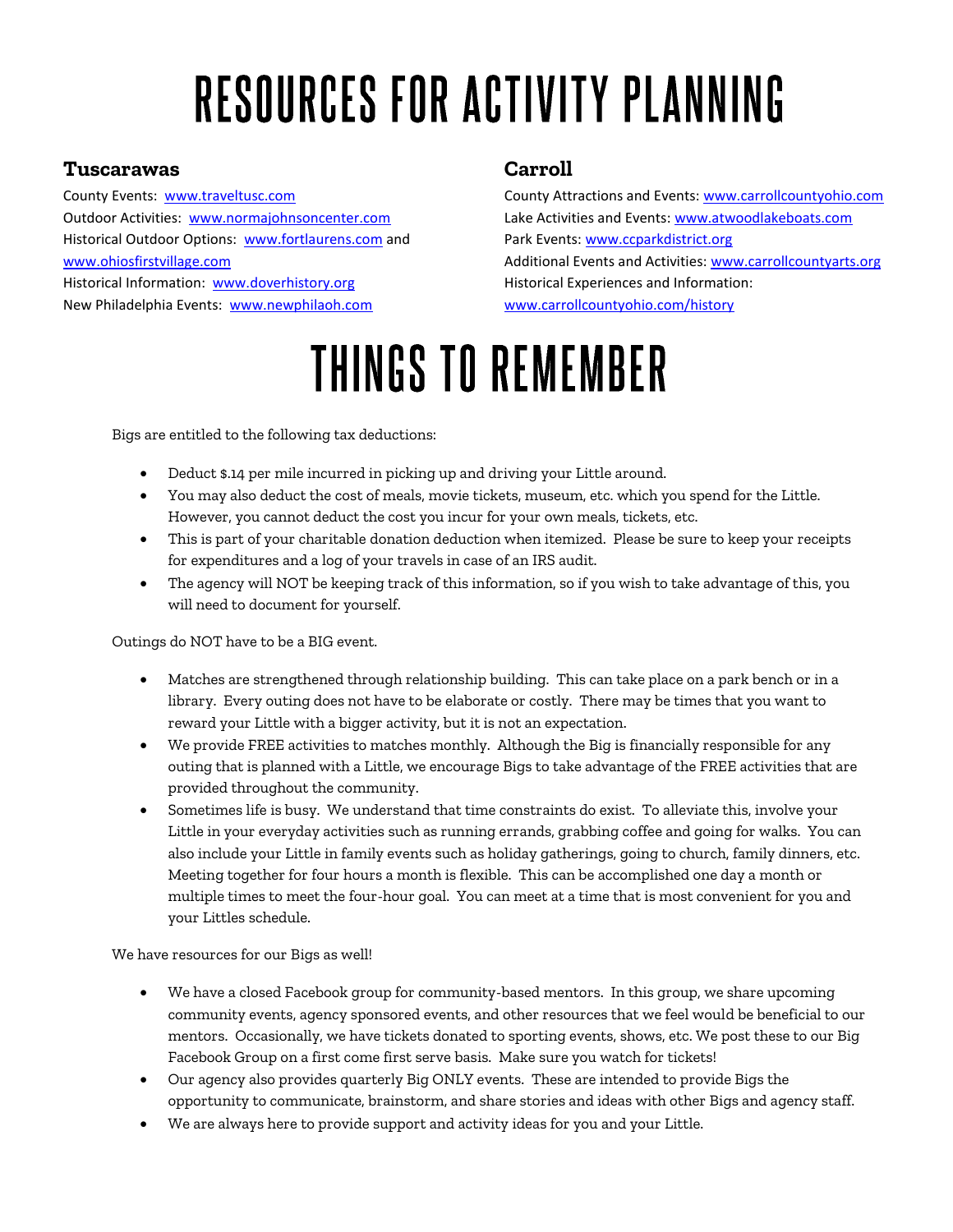

Tuscarawas County's small towns boast the biggest stories in Ohio. From our nation's early history and Revolutionary War to the Industrial Revolution and World Wars I and II, you'll find history everywhere you turn in our museums and historic sites.

# BOLIVAR/ZOAR AREA

#### • **Elizabeth's Dollhouse Museum**

474 Jeanne Anne Lane, Bolivar, Ohio 44612 Phone: (330) 447-9710 Details: Elizabeth's Dollhouse Museum houses a collection that spans 25 years and 50 dollhouses.

Hours: Open to individuals and groups anytime by appointment.

Admission: Call for appointment pricing and fees.

#### • **Historic Zoar Village**

Mailing Address: PO Box 621, Zoar, Ohio 44697 Physical Address: 198 Main Street, Zoar, Ohio 44697 Phone: (330) 874-3011 or (800) 262-6195 Web: [www.ohiohistory.org/places/zoar;](http://www.ohiohistory.org/places/zoar) [www.zca.org](http://www.zca.org/)

Details: Zoar Village was founded in 1817 by a group of German Separatists seeking religious freedom. In 1819, to survive and pay for their land, they formed the Society of Separatists of Zoar, a Christian Communal Society. Due to pressures from the outside world, it disbanded in 1898. Today, visitors can revisit the 19th Century at this German-style village. The historic district abounds with restored private homes, shops, and ten buildings open to tour by the Zoar Community Association through an agreement with the Ohio Historical Society. Specialty group tours, bus tours, luncheons and dinners in historic buildings available.

Hours: Zoar Store & Visitors Center -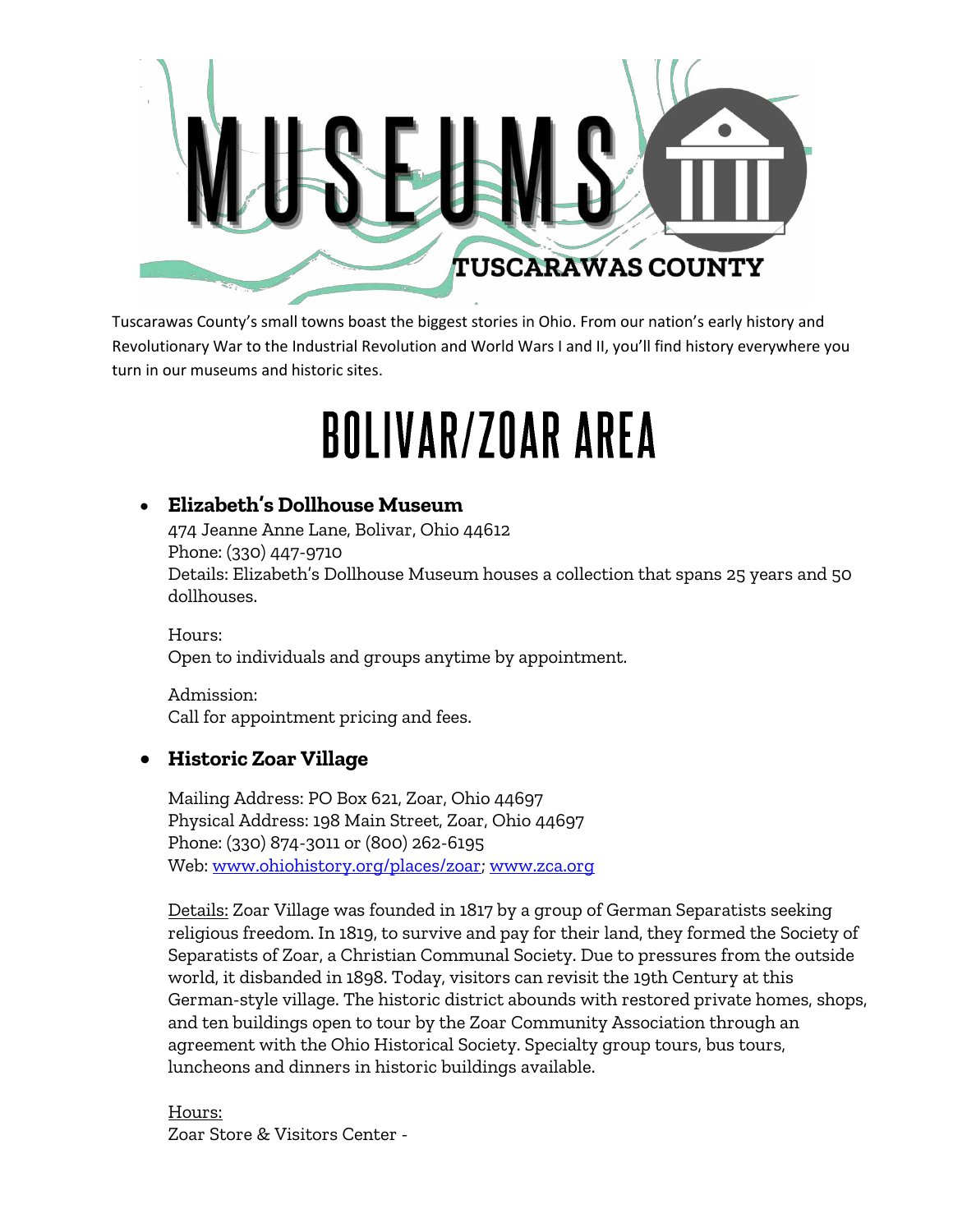March: Friday-Saturday 10am-5pm, Sunday 12pm-5pm April-December: Wednesday-Saturday 10am-5pm, Sunday 12pm-5pm Zoar Village Historical Site - April-May: Saturday 11am-4pm and Sunday 12pm-4pm June-September: Wednesday-Saturday 11am-4pm, Sunday 12pm-4pm October: Saturday 11am-4pm, Sunday 12pm-4pm

Admission: Zoar Store & Visitors Center – Free Zoar Village Historic Site - Self Guided Tour – Adults \$4, Children (12+) \$2 Guided Tour – Adults \$8, Children (12+) \$4, OHS & ZCA Members Free, School Groups \$3 per student

## **DOVER AREA**

#### • **Auman Museum of Radio & Television**

215 North Tuscarawas Avenue, Dover, Ohio 44622 Phone: (330) 364-1058 Web: [www.aumantvmuseum.com](http://www.aumantvmuseum.com/)

Details: Take a look into history and enjoy the sights and sounds of years gone by as you experience two of our greatest pastimes, radio and television, from their beginnings. The museum has on display mechanical televisions from the 1920′s and 30′s, a 1939 RCA TV from the New York World's Fair, Marconi's first TV from 1938, the first color TV (1954) and many, many more. Our visitors can view many games, toys and comic books relating to the very early shows of the 1940′s and 50′s, along with props from movies and TV shows. Memorabilia from early Cleveland TV includes Dick Goddard's first weather gauges and posters of the Gene Carroll show. Relive your memories as you view scenes from various vintage shows. Bus tours are welcomed.

Hours: Anytime by appointment

Admission: Adults \$5

#### • **J.E. Reeves Victorian Home & Carriage House Museum**

325 East Iron Avenue, Dover, Ohio 44622 Phone: (330) 343-7040 or (800) 815-2794 Web: [www.doverhistory.org](http://www.doverhistory.org/)

Details: Step back into the elegance of the late 19th Century by visiting the J.E. Reeves Victorian Home & Carriage House Museum. This opulent mansion, the former home of prominent Dover industrialist, Jeremiah E. Reeves, has been restored by the Dover Historical Society. The 17-room home, topped by a third-floor ballroom, has been carefully restored to its original splendor. This lovely mansion features the unique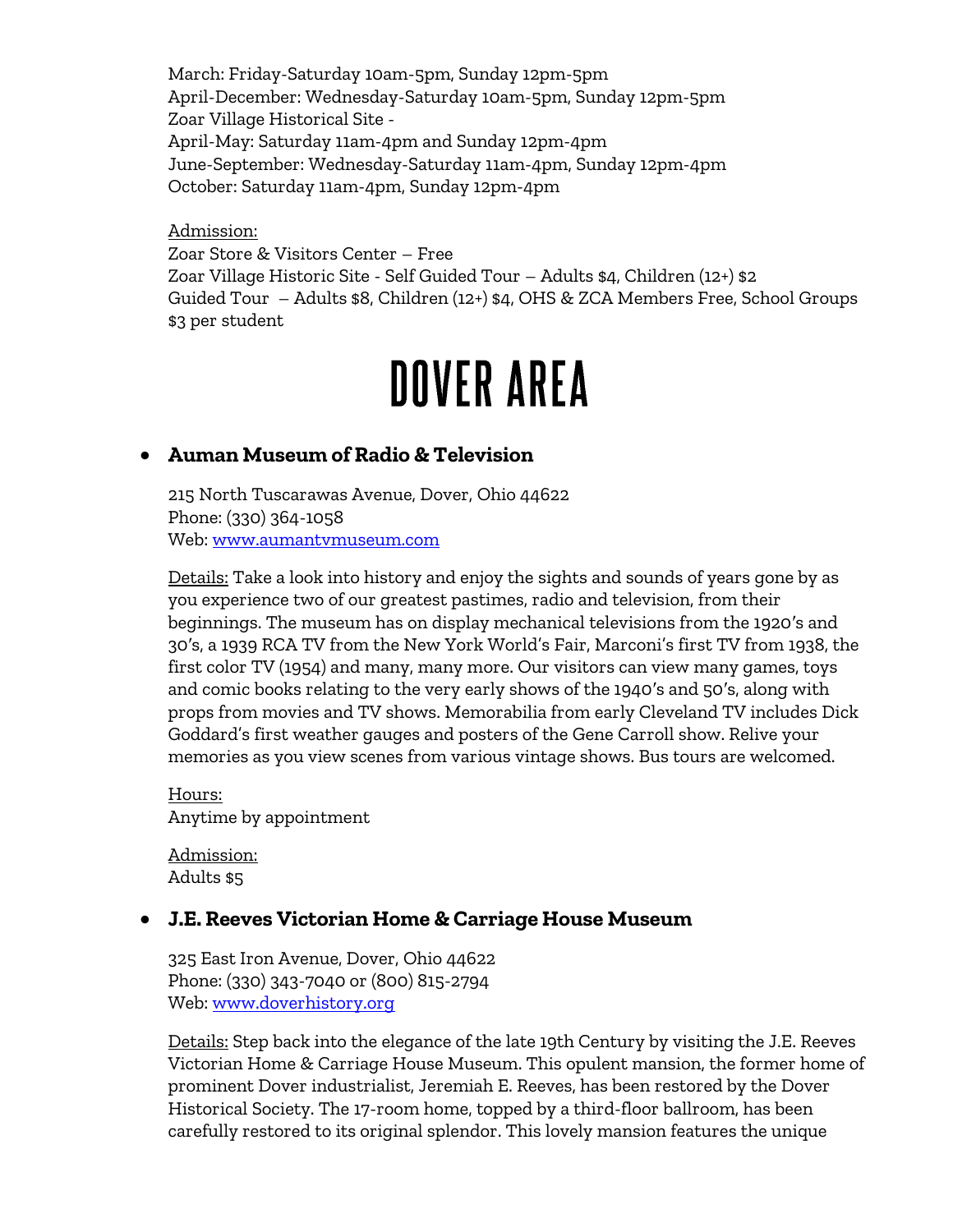treasure of containing all of the original furniture and antiques that were the property of Mr. and Mrs. Jeremiah Reeves – all of which are arranged as they would have been 100 years ago. Visitors to the home acquire the feeling that the Reeves Family has just stepped out of the home. The beautiful family furniture and decorative objects can be viewed up close, as there are no ropes or barriers prohibiting your entrance into the rooms. Adjacent to the Home is the Carriage House Museum, which contains an interesting collection of vehicles, including a handsome horse-drawn carriage, the Reeves Family sleigh, a rare 1922 Rauch and Lang electric car, and a doctor's buggy. Throughout the Carriage House are special display areas which include records, photographs, local products, and mementos tracing the events of Dover's past. A gift shop is also available.

Hours:

June through October – Wednesday through Sunday Noon-4pm November 11-December 22 – Daily 1pm-7pm

Admission: Adults \$7, Students (K-12) \$3. Groups and Seniors \$6.

#### • **Toland Herzig Funeral Home – Famous Final Endings**

803 North Wooster Avenue, Dover, Ohio 44622 Phone: (330) 343-6132 Web: [www.tolandherzig.com](http://www.tolandherzig.com/)

Details: A great collection for all who yearn for a last glimpse of their favorite actor of sport star. This memorabilia display has a large collection of memorial folders, mourning vests and ribbons from such notables as Ed Bradley, Roy Rogers and Houdini.

Hours: Monday-Friday 9am-5pm, or Anytime By Appointment

#### • **Warther Carvings & Gardens**

331 Karl Avenue, Dover, Ohio 44622 Phone: (330) 343-7513 Web: [www.warthers.com](http://www.warthers.com/)

Details: Truly a one-of-a-kind place to visit. Along with incredible carvings done by the World's Master Carver, Ernest "Mooney" Warther, you will enjoy beautiful Swiss gardens, Freida Warther's Button House of 73,000 buttons, and the Warther Family Home. Warther's is also home to a 5,000 point arrowhead collection, a working knife shop, and a gift shop featuring the exclusive Warther's cutlery. Ernest Warther carved steam engines made of ebony and ivory that are considered the World's finest. The tour also includes an animated replica of the steel mill where Warther once worked, the famous pliers tree and an eight-foot carving of the Lincoln Funeral Train – the largest ivory carving in the world with over 11,000 pieces carved out of solid ivory.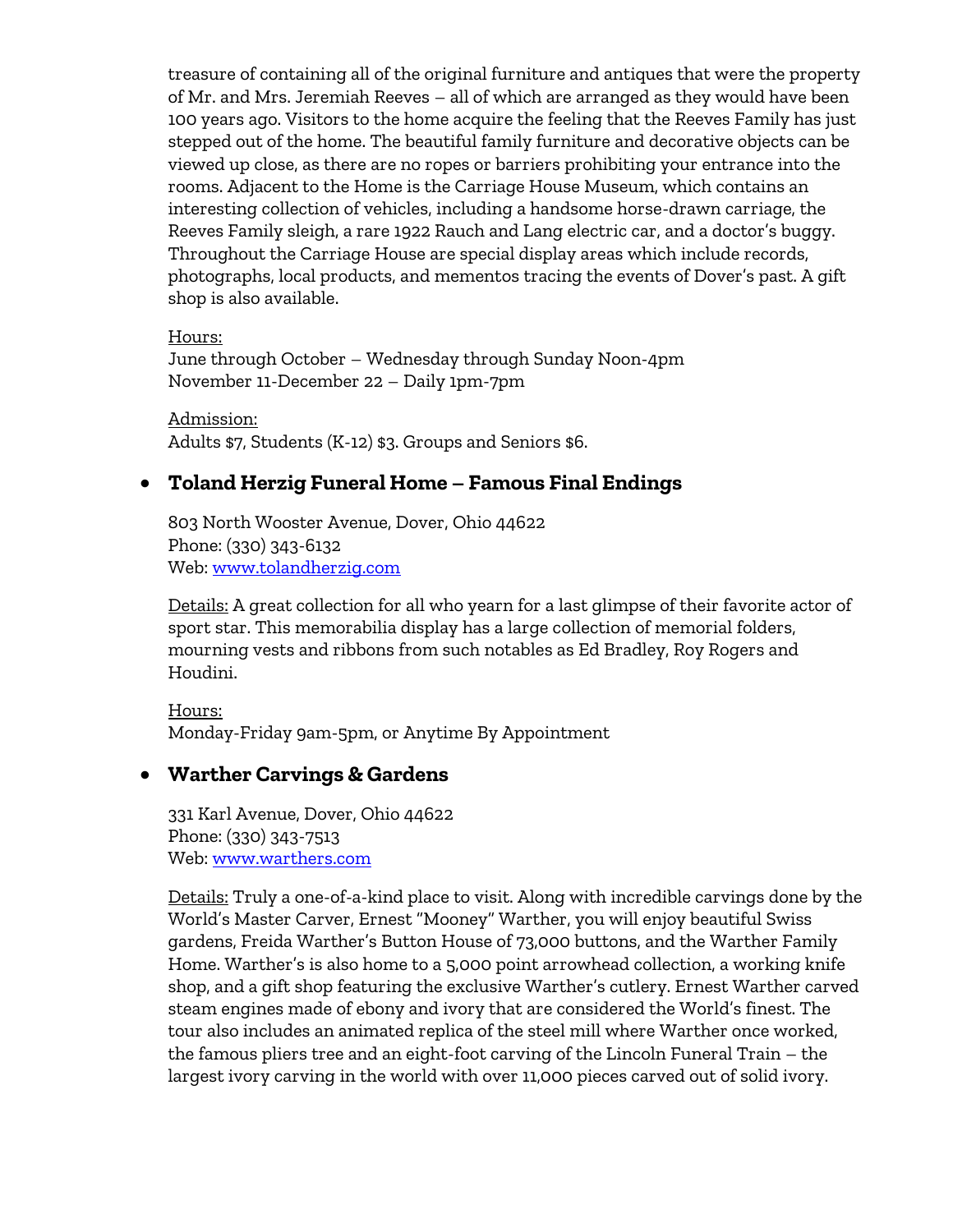Hours: Daily 9am-5pm (Last Tour Begins at 4pm) Closed Sundays in January

Admission: Adults \$13, Children \$8

## **Sugarcreek/Amish Country Area**

#### • **Alpine Hills Historical Museum & Sugarcreek Information Center**

Mailing Address: PO Box 293, Sugarcreek, Ohio 44681 Physical Address: 106 West Main Street, Sugarcreek, Ohio 44681 Phone: (330) 852-4113 or (888) 609-7592 Web: [www.villageofsugarcreek.com](http://traveltusc.com/what-to-do/museums-and-historic-sites/www.villageofsugarcreek.com)

Details: Features three floors of audio-visual displays of Sugarcreek's Swiss, German and Amish heritage. Local area and Ohio Swiss Festival information available.

Hours: April through November – Monday through Saturday 9am-4:30pm

Admission: Suggested Donation of \$2 per Student or Adult, Children Under 6: Free

#### • **Amish & Mennonite Heritage Center**

Mailing Address: PO Box 324, Berlin, Ohio 44610 Physical Address: 5798 County Road 77, Berlin, Ohio 44610 Phone: (330) 893-3192 or (877) 858-4634 Web: [www.behalt.com](http://www.behalt.com/)

Details: Home of the 265-foot cyclorama, "Behalt," created by the late internationallyknown artist, Heinz Gaugel. The mural tells the story of the Amish, Mennonite, and Hutterite people. In addition, a video presentation of the Amish and Mennonite community orients your visit to the area. A bookstore and gift shop offers cards, crafts and books about Amish and Mennonite people. Amish education is presented in a oneroom, pre-Civil War era schoolhouse. The Pioneer Barn houses a restored Conestoga Wagon that brought early settlers to Holmes County.

Hours: November-May – Friday & Saturday 9am-5pm June-October – Monday-Thursday 9am-5pm, Friday-Saturday 9am-8pm

Admission: Adults \$8.50, Children (6-12) \$4.25, Children Under 6 Free Senior and AAA Discounts Available

• **Baltic Mills**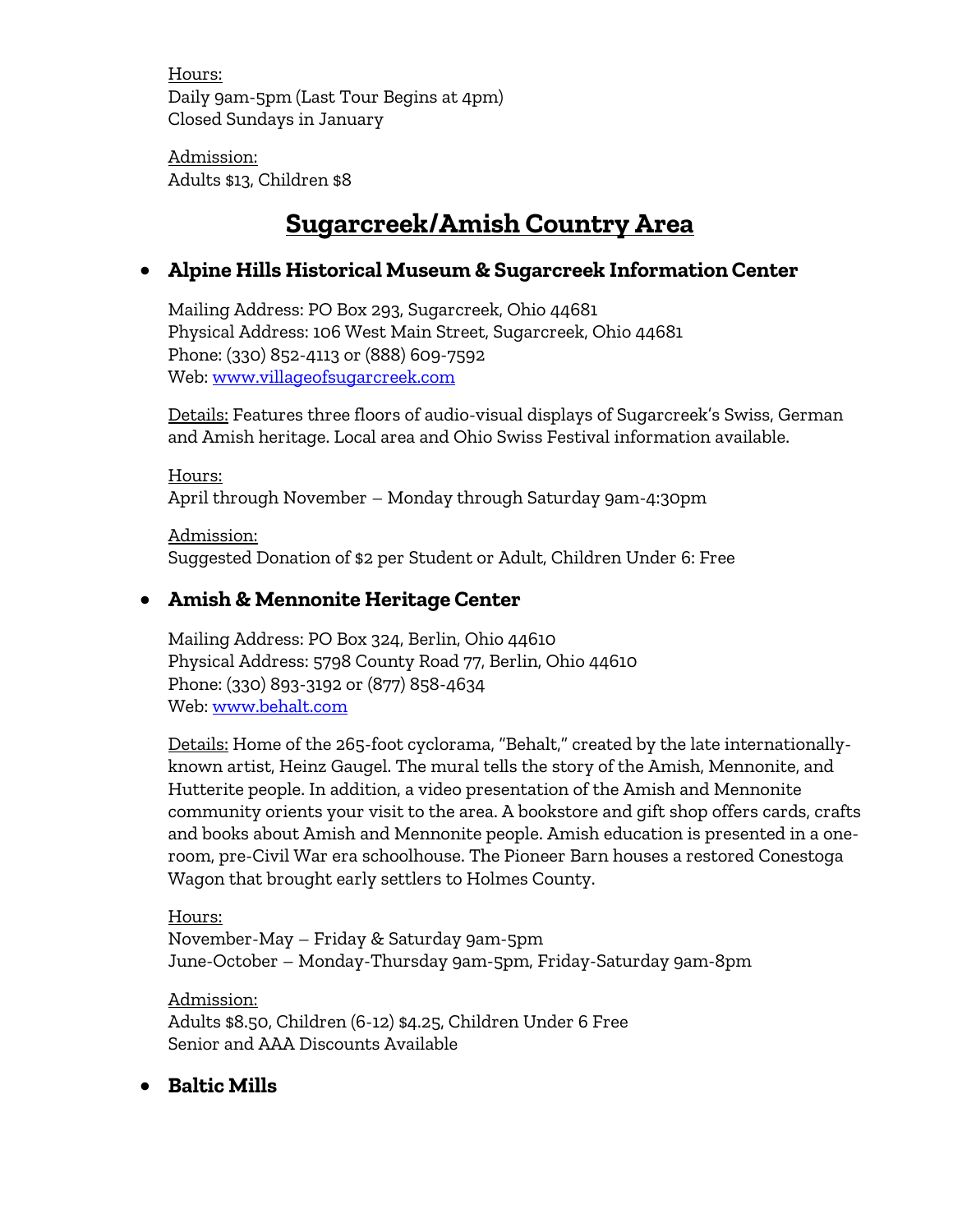Mailing Address: PO Box 55, Baltic, Ohio 43804 Physical Address: 111 Main Street, Baltic, Ohio 43804 Phone: (330) 897-0522

Details: The Miller Family has renovated the mill as a large bulk foods store where you can purchase special cornmeal, fresh stone-ground flour, and whole grain products. One end of the Mill is an unusual gift shop with Amish crafted items, as well as baskets, wreath and flower arrangements, birdhouses, and feeders.

Hours: Monday through Thursday 9am-6pm; Friday-Saturday 9am-7pm

Admission: Free

#### • **Baltic Area Historical Society Museum**

Mailing Address: PO Box 40, Baltic, Ohio 43804 Physical Address: State Route 93, Baltic, Ohio 43804 Phone: (330) 897-7794 Web: [www.balticohio.com/bhs.htm](http://www.balticohio.com/bhs.htm)

Details: Three historic buildings showcasing the history of the village of Baltic, once known as Rowville.

#### • **Collector's Decanters & Steins**

Mailing Address: PO Box 473, Sugarcreek, Ohio 44681 Physical Address: 119 East Main Street, Sugarcreek, Ohio 44681 Phone: (330) 852-9191 Web: [www.collectorsdecanterssteins.com](http://www.collectorsdecanterssteins.com/)

Details: Ohio's largest collection of decanters and steins. Visit our premier decanter museum, featuring nearly 3,000 decanters. Also, there are 80 different brands of decanters including Ski Country, Jim Beam, Ezra Brooks, Lionstone, McCormick, Kontinental, Wild Turkey, Grenadier, Hoffman…And More.

Hours: Monday-Saturday 10am-5pm

Admission: \$5, but refunded with \$25 minimum purchase

#### • **The Farm at Walnut Creek**

Address: 4147 County Road 114, Sugarcreek (Walnut Creek), Ohio 44681 Phone: (330) 893-4200 Web: [www.thefarmatwalnutcreek.com](http://www.thefarmatwalnutcreek.com/)

Details: Tucked in the rolling hills of Ohio's Amish Country, The Farm at Walnut Creek offers a peaceful way to enjoy a taste of life here in Holmes County, Ohio. Experience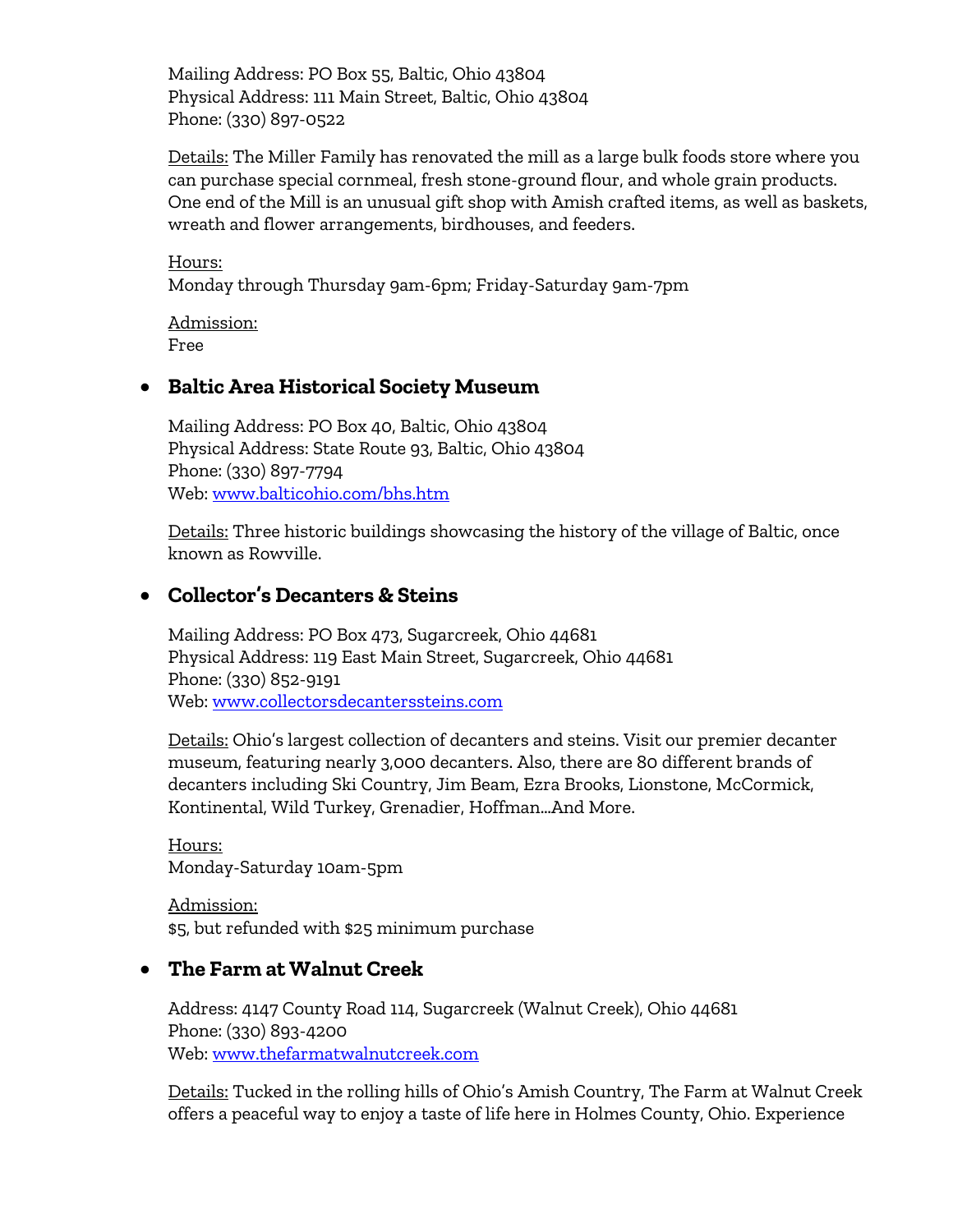feeding the exotic animals (my favorite is the giraffes) or simply kick back on the porch of the farm house and watch life happen at a slower pace.

Hours: Monday-Saturday 8:30am – One hour before sunset; Closed Sundays

Admission: Adults \$11.75, Seniors and Children (2-12) \$8.75 Wagon Ride with Feed available for additional \$5 per adult and \$3 per senior or child

#### • **John S. Yoder Home**

Mailing Address: PO Box 704, Sugarcreek, Ohio 44681 Physical Address: 116 Andreas Drive, Sugarcreek, Ohio 44681 (Behind Beachy's Country Chalet Restaurant) Phone: (330) 852-4644

Details: An authentic Amish home built in 1869. Find answers to your questions about the Amish lifestyle.

Hours: May through October – Friday and Saturday Noon-5pm

Admission: Donation

#### • **Ragersville Historical Society**

Mailing Address: 2238 Ragersville Road SW, Sugarcreek, Ohio 44681 Physical Address: 8800 Crooked Run Road SW, Sugarcreek, Ohio 44681 Phone: (330) 897-9204

#### • **Yoder's Amish Home**

Address: 6050 State Route 515, Millersburg, Ohio 44654 Phone: (330) 893-2541 Web: [www.yodersamishhome.com](http://www.yodersamishhome.com/)

Details: Friendly and knowledgeable guides will take you on conducted tours through the two houses and a barn full of farm animals. The history and customs of the Amish faith will be explained.

Hours: April through October Monday-Saturday 10am-5pm

Admission: Tour Only – Adults \$7, Children (2-12) \$4 Buggy Rides – Adults \$4, Children (2-12) \$3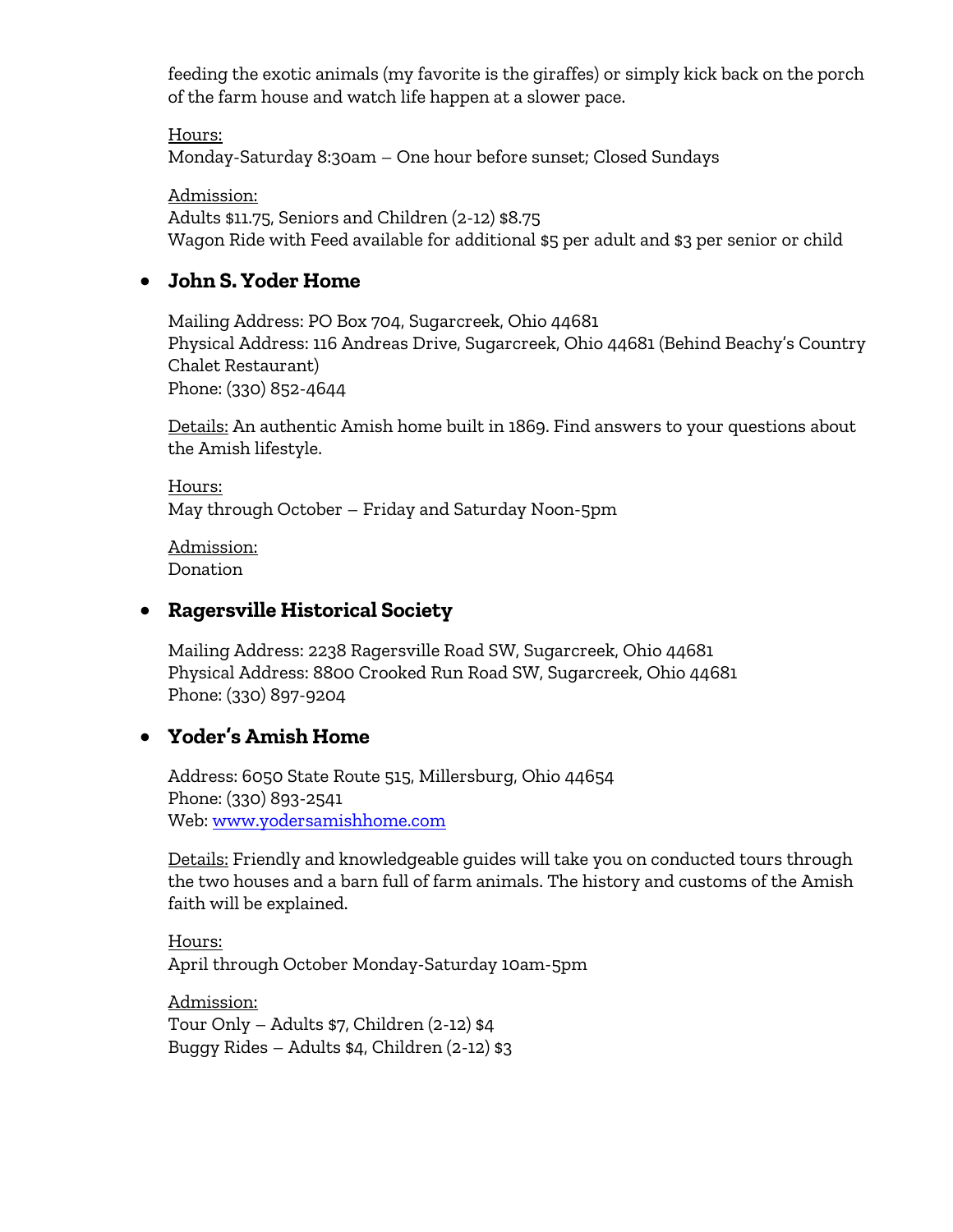# **NEW PHILADELPHIA AREA**

#### • **Historic Schoenbrunn Village**

Mailing Address: PO Box 11, Dennison, Ohio 44621 Physical Address: 1984 East High Avenue, New Philadelphia, Ohio 44663 Phone: (330) 663-6610 or (877) 278-8020 Web: [www.ohiosfirstvillage.com](http://www.ohiosfirstvillage.com/)

Details: Founded in 1772 as a Moravian mission, the village is reconstructed to appear as it did over 200 years ago. As the Moravian missionaries, led by David Zeisberger, spread education and Christianity throughout the region, the Christian Indian population of Schoenbrunn Village grew. Crops, the tending of livestock, hunting and craftwork in addition to schoolwork and religious teachings made up a day in the life of a Schoenbrunn resident or visitor. David Zeisberger's grave may also be visited nearby in Goshen on State Route 416. Goshen was a mission village founded after Schoenbrunn. Today, 17 reconstructed log cabins, the original cemetery, and 2 acres of planted fields are available to tour. This site is managed by the Dennison Railroad Depot Museum through an agreement with the Ohio Historical Society.

#### Hours:

Memorial Day through Labor Day (Closed July 4) Tuesday-Saturday 10am-5pm; Sunday Noon-5pm;

September-October Saturday 10am-5pm, Sunday Noon-5pm

Admission: Adults \$7, Seniors \$5, Children \$4; Ohio Historical Society Members Free

## **DENNISON/UHRICHSVILLE AREA**

### • **Dennison Railroad Depot Museum**

Mailing Address: PO Box 11, Dennison, Ohio 44621 Physical Address: 400 Center Street, Dennison, Ohio 44621 Phone: (740) 922-6776 or (877) 278-8020 Web: [www.dennisondepot.org](http://www.dennisondepot.org/)

Details: The Dennison Depot was the site of a famous WWII Servicemen's Canteen that served 1.5 million GI's, and was nicknamed "Dreamsville." The restored 1873 Pennsylvania Railroad Depot now houses a museum with exhibits that fill the original Women's Waiting Room, baggage room, ticket office, and Railway Express building. Displays feature local history such as the baptism of Hollywood Film Star, Clark Gable, the Pennsylvania Railroad Baseball Teams, which George W. Bush's Great-Grandfather, Samuel Prescott Bush played, a large N-scale model railroad layout depicting the town of Dennison, clay artifacts from when the area was the clay capitol of the county and of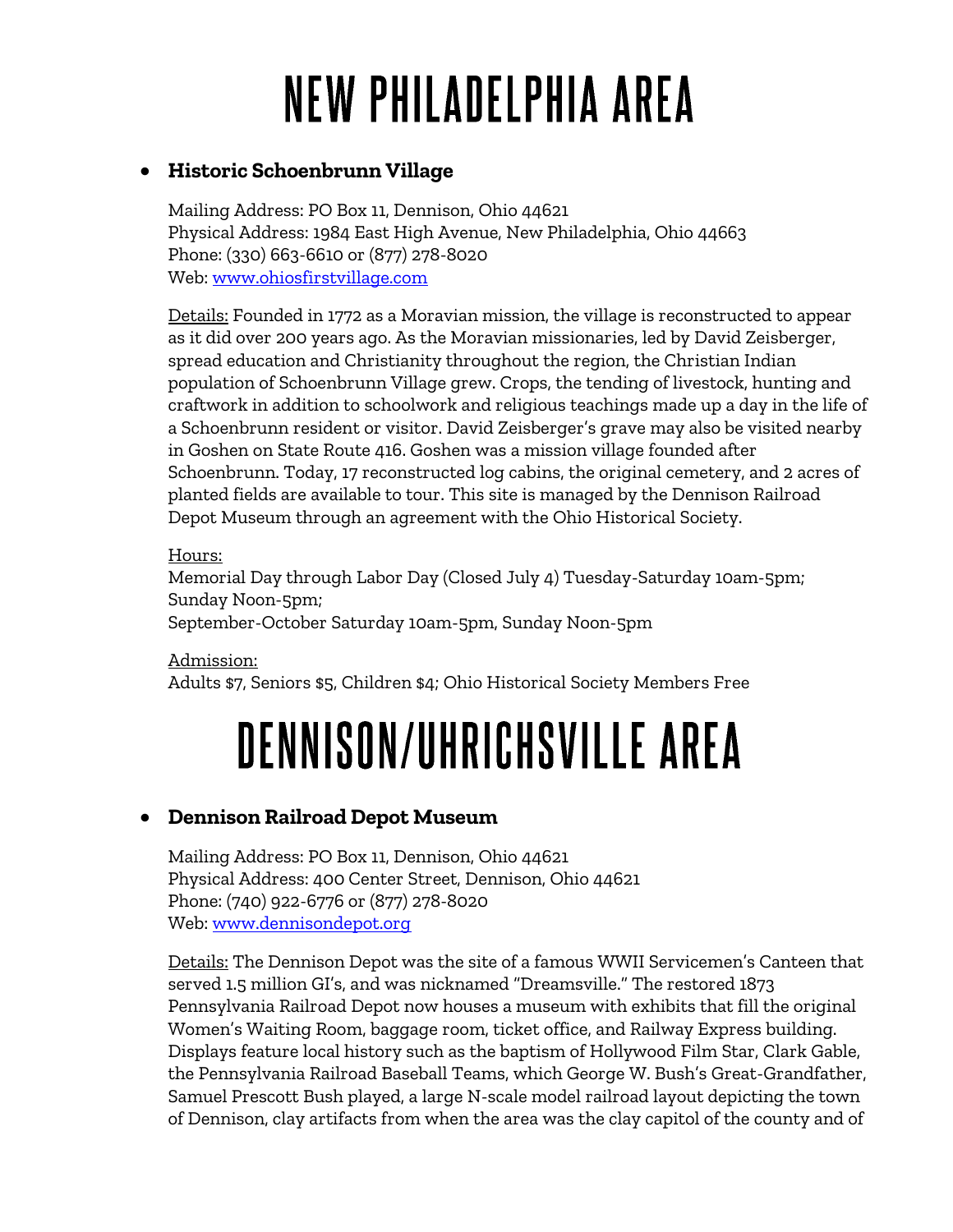course, railroad and canteen artifacts. The Depot stands exactly 100 miles from Columbus and Pittsburgh, and is located specifically at that point because a steam engine could only go 100 miles before requiring water. At its peak, the Dennison Yards were considered to be the most complete and extensive in the country. In addition to the Museum, the "Trax Diner" features family dining and the "Whistle Stop Railroad Shop" features unique gifts for train enthusiasts of any age and 1940 and WWII memorabilia.

Hours: Open Year Round – Tuesday through Friday 10am-5pm, Saturday 11am-4pm, Sunday 11am-3pm

Admission: Adults \$8, Seniors and College Students \$6, Children (7-17) \$4

#### • **Gnadenhutten Museum & Historical Park**

Mailing Address: 156 Spring Street, Gnadenhutten, Ohio 44629 Physical Address: 352 South Cherry Street, Gnadenhutten, Ohio 44629 Phone: (740) 254-4143 Web:<http://gnaden.tusco.net/history/museum.htm>

Details: Gnadenhutten, Ohio's oldest existing settlement, prospered until the outbreak of the Revolutionary War when the Indians were driven from their homes. In February 1782, they were allowed to return to their village. On March 8, 1782, following a night of hymn singing and prayer, 90 men, women and children were massacred and all of the cabins were set on fire by the Pennsylvania Militia. Today, a museum, mass grave and monument, and two reconstructed log buildings commemorate this tragic event. In 1798, the village was re-established as a white settlement. A 35-foot monument was erected on the grounds of the Historical Park. The museum houses artifacts as well as an extensive arrowhead collection.

Hours:

June 1- August 31 Tuesday-Friday & Sunday 1pm-5pm, Saturday 10am-5pm May, September & October Saturday 10am-5pm, Sunday 1-5pm Also Open by appointment – Please Call Ahead

Admission: Free-will Donations Appreciated

#### • **Uhrichsville Clay Museum**

330 North Main Street, Uhrichsville, Ohio 44683 Phone: (740) 922-5455

Details: The new Uhrichsville Clay Museum shares the incredible story of when Uhrichsville was known as the Clay Capital of the World with over 30 Clay Manufactures. The Museum offers two floors with rare folk art created by clay workers in their spare time, unique pipes and tools, miniature salesmen samples, and much more. Visit the Clay Workers' Theatre to hear the living history of some of the men who say when clay was king and stop by the Museum gift shop for some one-of-a-kind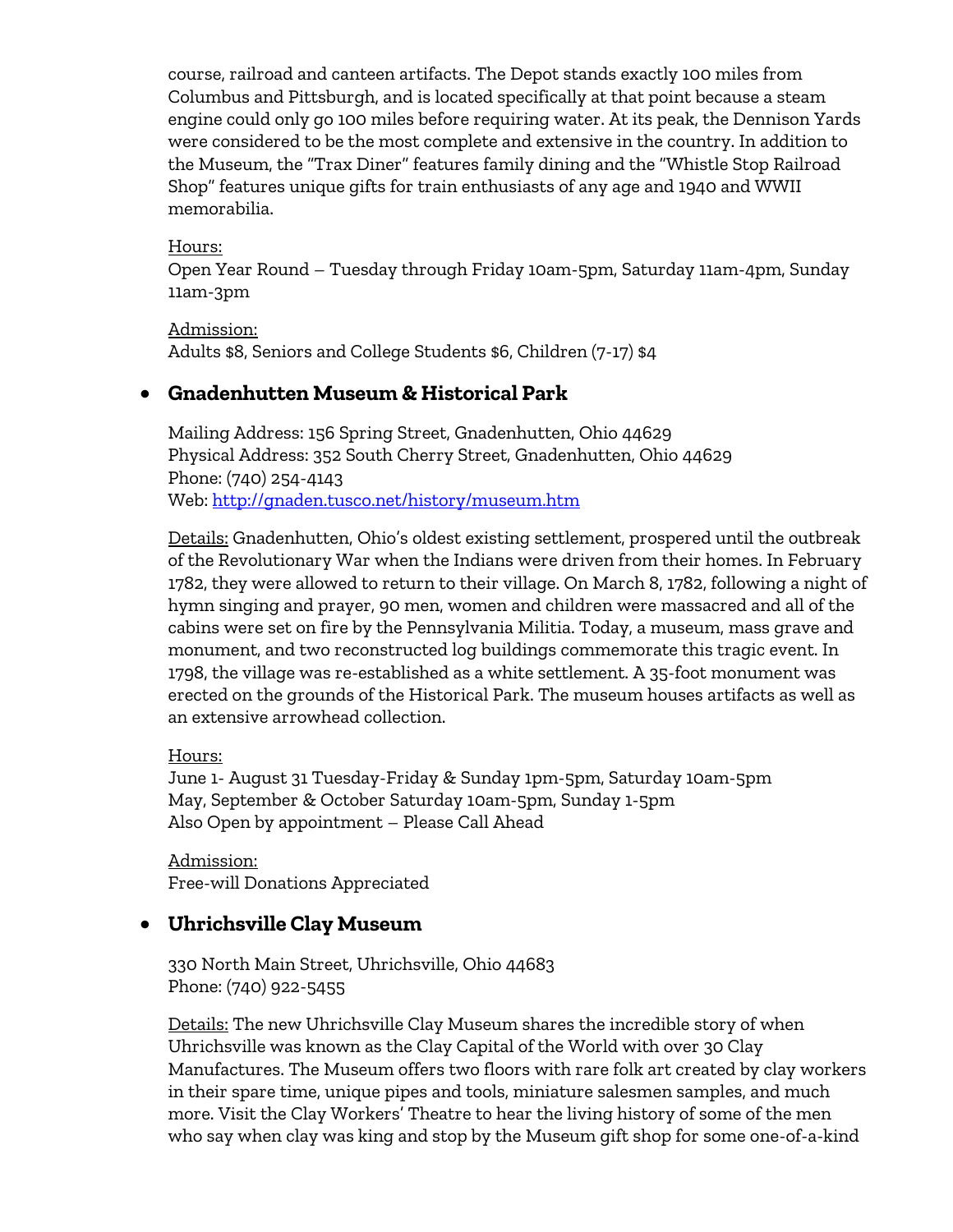gift souvenirs. Hours: Tuesday-Friday 11am-5pm, Saturday 11am-4pm Admission: Adults \$3, Seniors, \$2, Children \$1

## NEWCOMERSTOWN AREA

#### • **Historic Roscoe Village**

600 North Whitewoman Street, Coshocton, Ohio 43812 Phone: (740) 622-9310 or (800) 877-1830 Web: [www.roscoevillage.com](http://www.roscoevillage.com/) 

Details: A beautifully restored 1830′s canal-era village offering living history tours with costumed interpreters, hands-on activities, quaint shops, casual dining, the Montecello III Canal Boat, and the Johnson-Humrickhouse Museum.

#### • **Olde Main Street Museum & Social Center**

Mailing Address: PO Box 443, Newcomerstown, Ohio 43832 Physical Address: 213 West Canal Street, Newcomerstown, Ohio 43832 Phone: (740) 498-7735 Hours: Memorial Day-Labor Day Tuesday-Saturday 10am-3pm, Sunday & Holidays 1pm-4pm Admission: Adults \$3

#### • **Temperance Tavern Museum**

Mailing Address: PO Box 443, Newcomerstown, Ohio 43832 Physical Address: 221 West Canal Street, Newcomerstown, Ohio 43832 Phone: (740) 498-7735 Details: The Temperance Tavern Museum was once a stopover for travelers on the Ohio & Erie Canal or on local stagecoach routes. Built in 1841, its displays include items from such famous native sons as baseball pitcher Cy Young and Ohio State Football Coach Woody Hayes. Hours: Memorial Day through Labor Day – Tuesday through Saturday 10am-3pm, Sunday 1pm-4pm

Admission: Adults \$3, Seniors \$2, Children (5-11) \$1

#### • **Union Hall**

Mailing Address: PO Box 12, Port Washington, Ohio 43837 Physical Address: 109 East Main Street, Port Washington, Ohio 43837 Phone: (740) 498-8597

#### Details:

Former town hall for the Village of Port Washington. Listed on the National Register of Historic Places.

Hours: Open by Appointment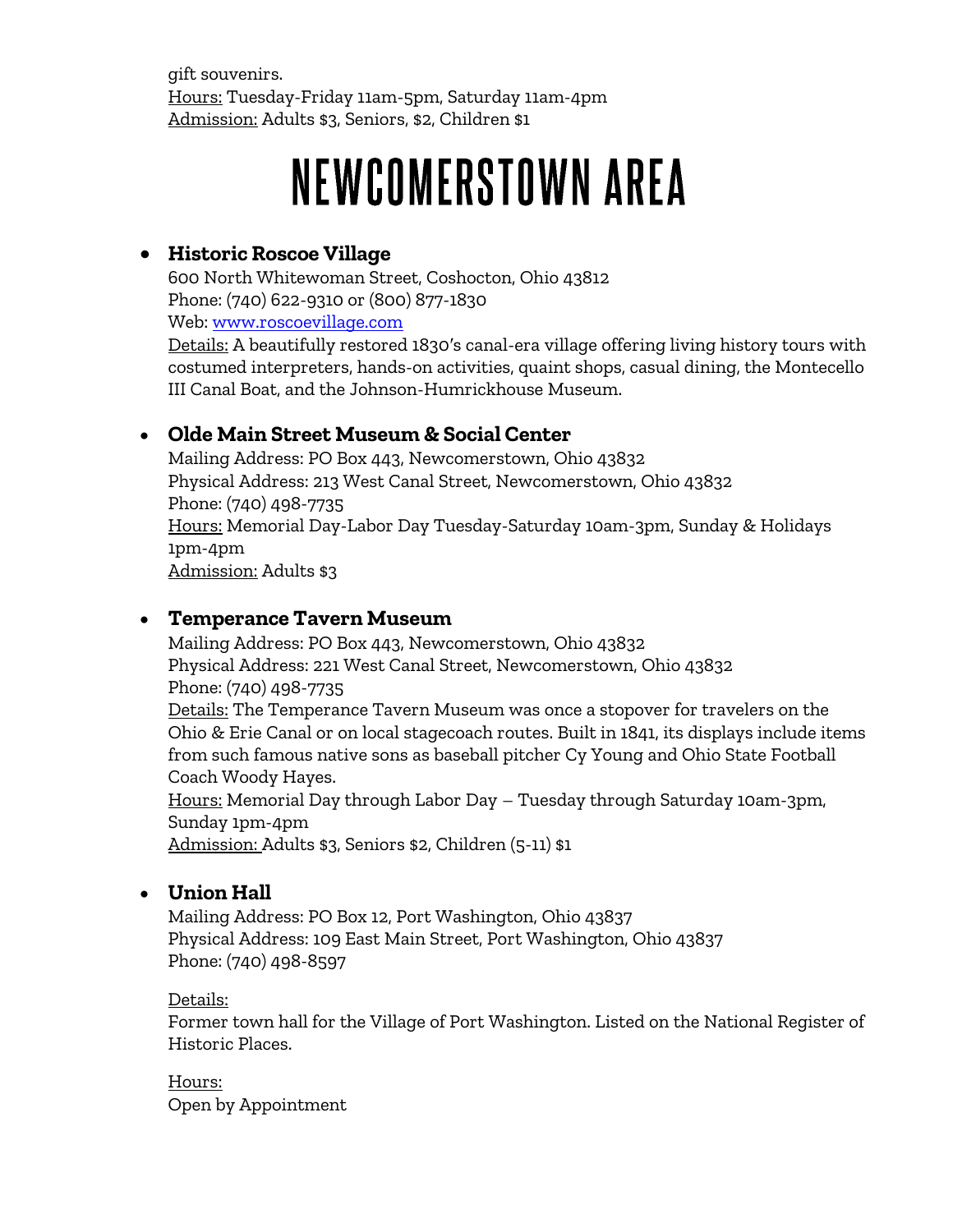

# **BOLIVAR/ZOAR AREA**

## • **Atwood Lake Park**

4956 Shop Road NE, Mineral City, Ohio 44656 Phone: (330) 343-6780 | Web: [www.mwcdlakes.com/atwood.htm](http://www.mwcdlakes.com/atwood.htm) Public Swimming Beach Open Daily Memorial Day-Labor Day.

#### • **Atwood Lake Boats – Atwood Queen**

9298 Atwood Lake Road NE, Mineral City, Ohio 44656 Phone: (330) 364-4703 | Web: [www.atwoodlakeboats.com](http://www.atwoodlakeboats.com/) Pontoon Boat Rentals & Atwood Queen Seasonal Cruise Boat Cruise Departures: Memorial Day – Labor Day Saturday & Sunday 2pm Cruise Tickets: Adults \$10, Seniors \$9, Children (4-12) \$6, Children Under 4 Free Marina Hours: Daily 9am-6pm

### • **Bolivar NTR Canoe Livery**

Mailing Address: PO Box 203, Bolivar, Ohio 44612 Physical Address: 11358 State Route 212 NE, Bolivar, Ohio 44612 Phone: (330) 874-2002 | Web: [www.canoe-ohio.com](http://www.canoe-ohio.com/) Canoeing and tubing on the Tuscarawas River Hours: May – September Daily 10am-6pm Pricing: 6 miles (2 hours) \$18; 8,5 miles (3 hours) \$23; 14.5 miles (6 hours & 1 night camping) \$31

#### • **Camp Tuscazoar**

6066 Boy Scout Road NE, Dover, Ohio 44622 Phone: (330) 859-2288 | Web: www.tuscazoar.org Camping & Cabins Available to Youth Groups & Members Hiking & Biking Trails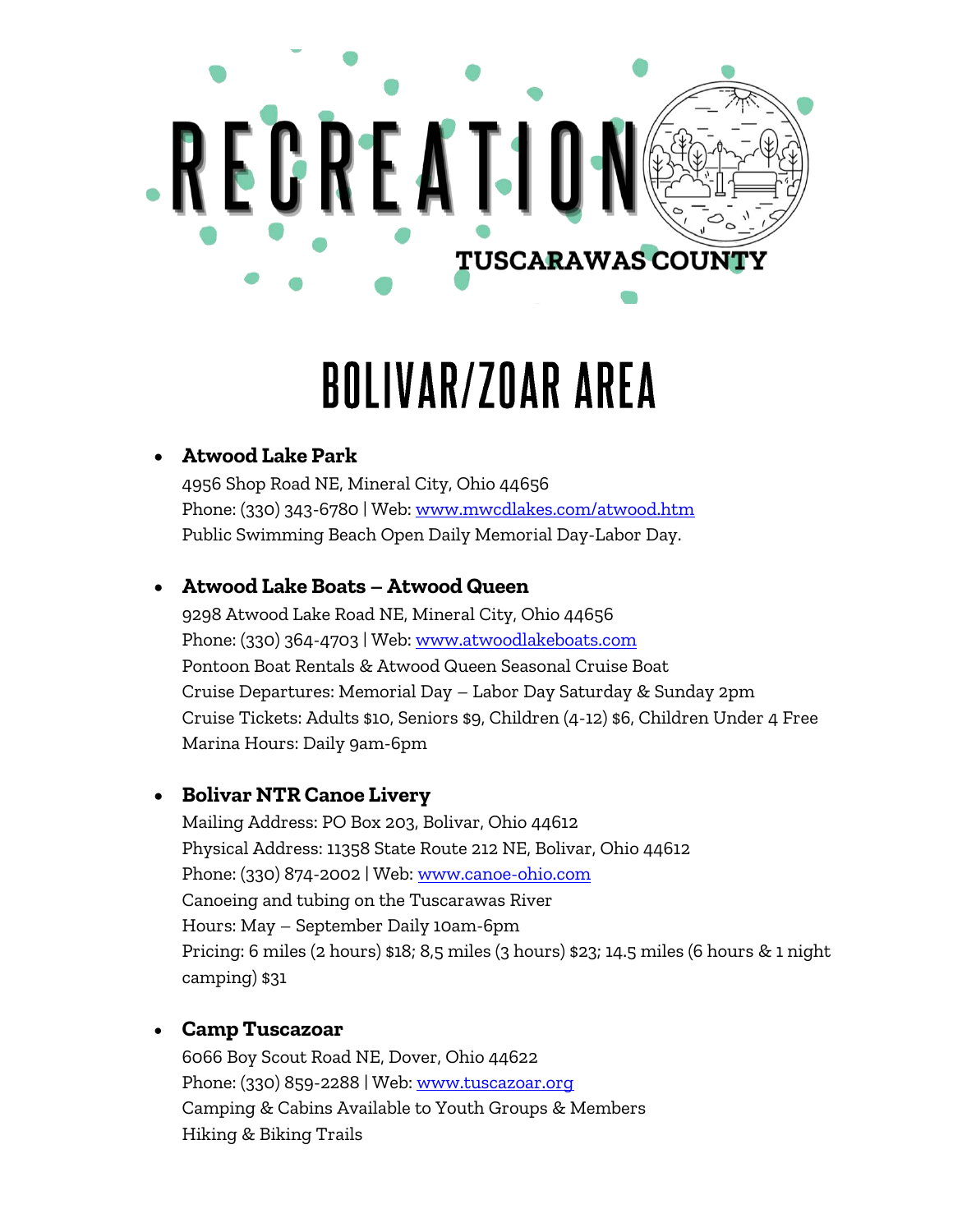Limited RV Hookups Available — Water & Electric Pets Permitted with Restrictions

#### • **Ohio & Erie Canal Towpath Trail**

Cleveland to Zoar (with future development planned to Dover and New Philadelphia) Web: [www.ohioeriecanal.org](http://www.ohioeriecanal.org/)

### • **Zoar Wetland Arboretum – Earth Action Partnership**

Mailing Address: PO Box 646, Zoar, Ohio 44697 Physical Address: 434 West Fifth Street, Zoar, Ohio 44697 Phone: (330) 484-1486 | Web:<http://www.zoarwetland.org/> Wetland conservation facility Hours: Open Year Round Dawn to Dusk

## STRASBURG AREA

#### • **Baylor Beach Park**

8725 Manchester Avenue SW, Navarre, Ohio 44662 Phone: (330) 767-3031 or (888) 922-9567 | Web: [www.baylorbeachpark.com](http://www.baylorbeachpark.com/) Outdoor waterpark with swimming, waterslides, and picnic shelters.

### • **Columbia Skateland**

6388 Studer Drive NW, Dover, Ohio 44622 Phone: (330) 878-5811 Open Skating September-May: Fridays 7:30pm-10pm, Saturdays 1pm-3pm and 7:30pm-10pm. Private parties available.

#### • **Dundee Falls**

Mailing Address: Ohio Division of Wildlife – Akron Office, 912 Portage Lakes Drive, Akron, Ohio 44319 Physical Address: Dundee-Wilmot Road, Dundee, Ohio 44624 Phone: (330) 644-2293

### • **Trailhead Canoe Livery**

137 Lake Avenue NW, Massillon, Ohio 44647 Phone: (800) 226-6349 | Web: [www.erniesbikeshop.com/page.cfm?pageID=70](http://erniesbikeshop.com/page.cfm?pageID=70)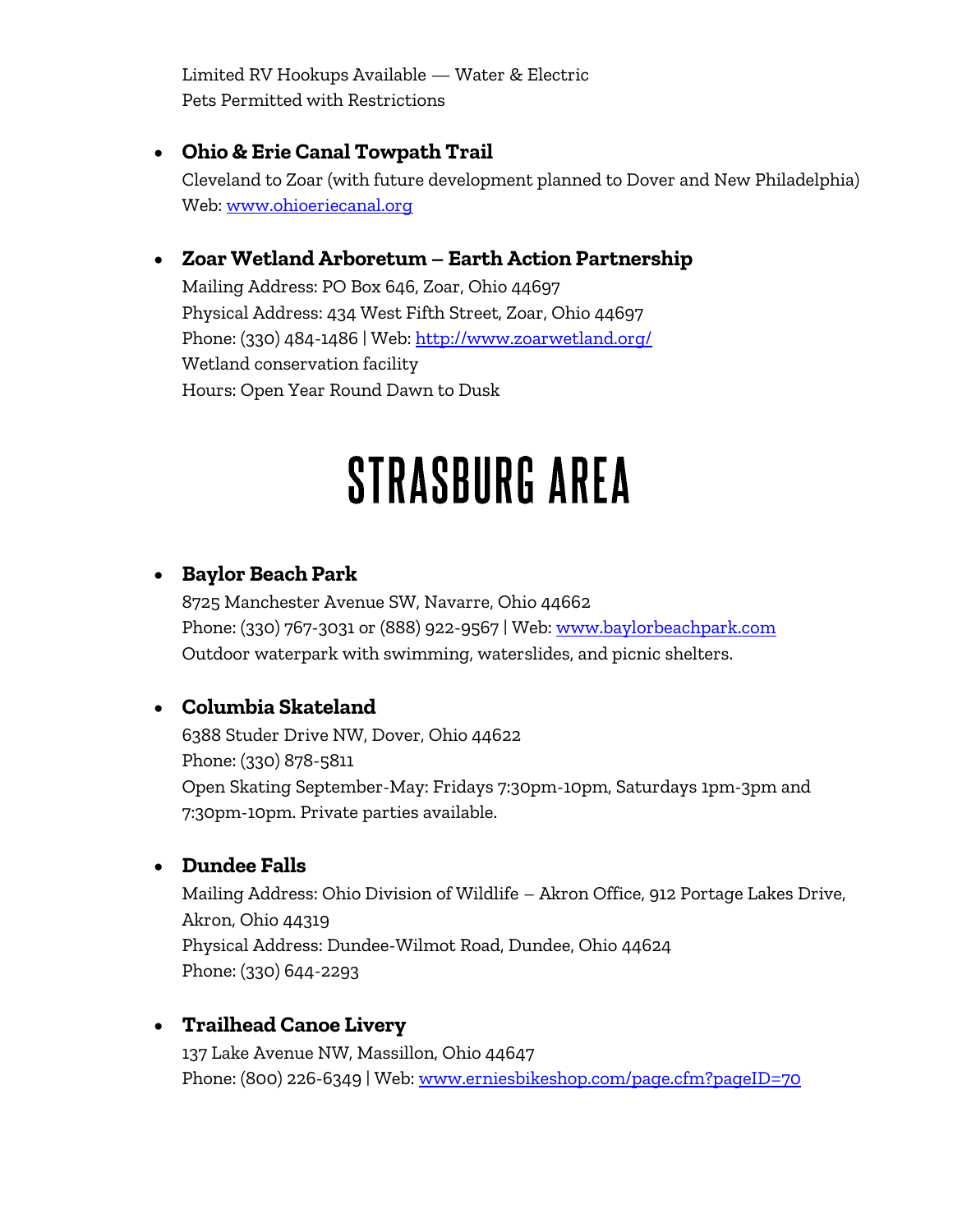#### • **The Wilderness Center**

Mailing Address: PO Box 202, Wilmot, Ohio 44689 Physical Address: 9877 Alabama Avenue, Wilmot, Ohio 44689 Phone: (330) 359-5235 or (877) 359-5235 | Web: [www.wildernesscenter.org](http://www.wildernesscenter.org/) Nature education and hiking trail facility

## **DOVER AREA**

#### • **Boulevard Lanes**

818 Emerson Avenue, Dover, Ohio 44622 Phone: (330) 343-6917 20-Lane Bowling Center, Lounge, Snack Bar, and Pro Shop

#### • **Camp Tuscazoar (More readily accessible via Exit 93 Bolivar/Zoar)**

6066 Boy Scout Road NE, Dover, Ohio 44622 Phone: (330) 859-2288 | Web: www.tuscazoar.org Camping & Cabins Available to Youth Groups & Members Hiking & Biking Trails Limited RV Hookups Available — Water & Electric Pets Permitted with Restrictions

### • **Dover City Park – [Disc Golf Course](http://www.doverohio.com/downloads/disc_golf_map2.pdf)**

North Wooster Avenue/Deis Hill, Dover Phone: (330) 343-0731 Web: [www.doverohio.com/services/city-parks.php](http://www.doverohio.com/services/city-parks.php)

#### • **Norma Johnson Conservation Center**

Mailing Address: Tuscarawas County Soil & Water District, 2201B Progress Street, Dover, Ohio 44622 Physical Address: Conservation Drive, Dover, Ohio 44622 Phone: (330) 339-7976 | Web: www.normajohnsoncenter.com

#### • **Tuscarawas County YMCA**

600 Monroe Street, Dover, Ohio 44622 Phone: (330) 364-5511 | Web: [www.tuscymca.org](http://www.tuscymca.org/) Local fitness and sports programs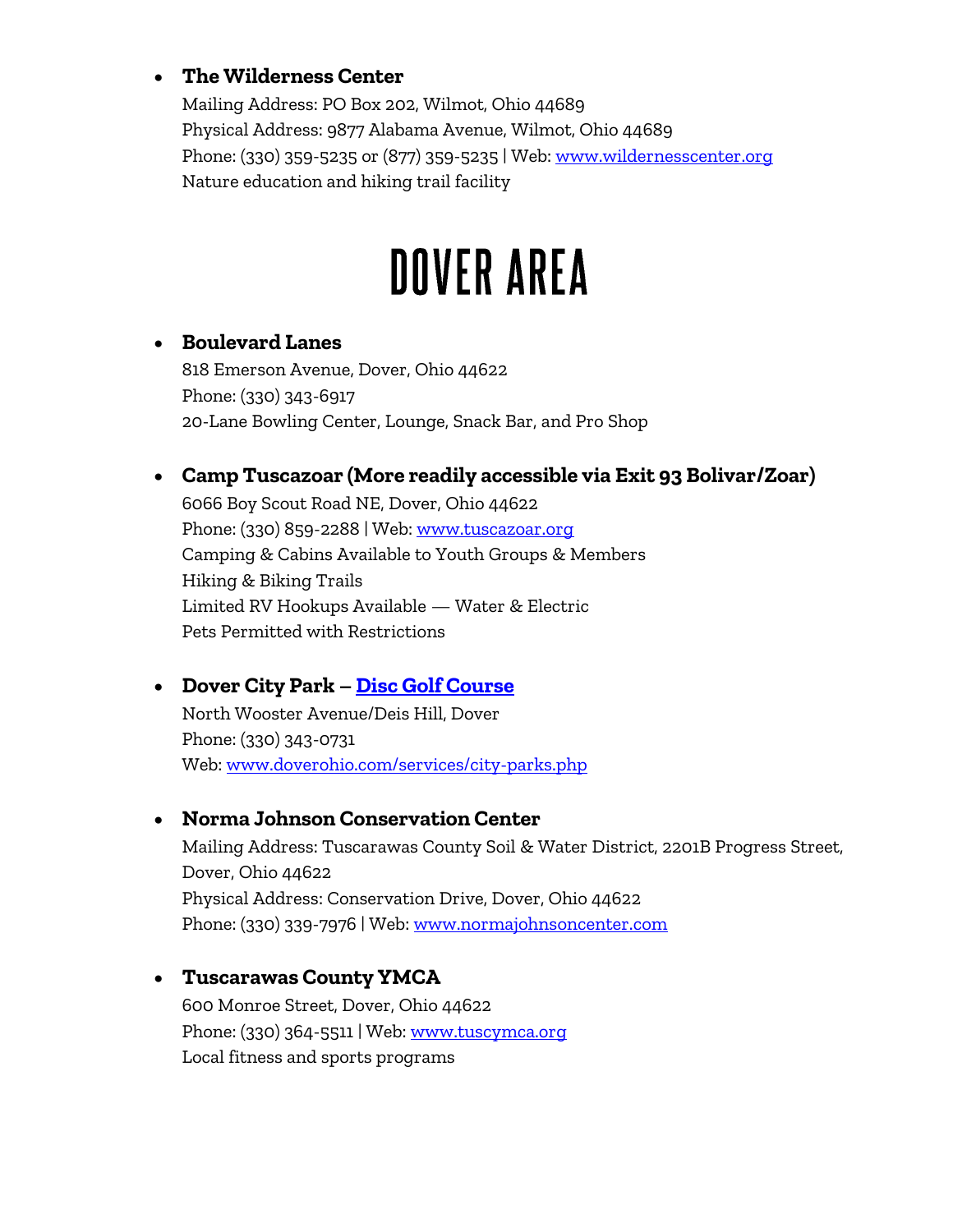### • **Zoar Woods**

Off Dover-Zoar Road NE (County Road 82) at Blacksnake Hill Road NE (Township Road 380) Phone: (877) 359-5235 | Web: [www.wildernesscenter.org/zoar.html](http://www.wildernesscenter.org/zoar.html) 1.5 Mile Trail through a tract of reclaimed strip mined land, now owned and cared for by The Wilderness Center

# SUGARCREEK/AMISH COUNTRY AREA

## • **Cabin Creek Golf**

1361 County Road 108, Sugarcreek, Ohio 44681 Phone: (330) 852-4879 | Web: [www.cabincreekgolf.com](http://www.cabincreekgolf.com/) Driving Range, Mini-Golf, and Sand Volleyball Courts

# NEW PHILADELPHIA AREA

## • **Midvale Speedway**

Mailing Address: PO Box 216, Midvale, Ohio 44653 Physical Address: 3825 West State Street, Midvale, Ohio 44653 Phone: (330) 339-3977 | Web: [www.midvalespeedway.com](http://www.midvalespeedway.com/) 3/10 Mile Asphalt Race Track featuring Late Model, Pure Stocks, Sport Stocks, Compacts, and Figure 8 racing every Saturday night April-October. Hours: April – October Saturday Racing Begins at 6:30pm, Pit Area Opens at 2:45pm (Weather Permitting) Admission: Adults (16 & Over) \$10, Seniors (62 & Over) \$8, Students (6-15) \$6; Pit Passes – Members \$20, Non-Members \$25 (Admission May Vary For Special Events)

## • **Park Place Teen Center**

161 Tuscora Avenue NW (Inside Tuscora Park,) New Philadelphia, Ohio 44663 Phone: (330) 343-6814 | Web[: www.tuscorapark.net/teen](http://www.tuscorapark.net/) Local teen activity center

## • **ProAv**

1834 East High Avenue (Located at Harry Clever Field,) New Philadelphia, Ohio 44663 Phone: (330) 339-6078 | Web: [www.proavaircraft.com](http://www.proavaircraft.com/)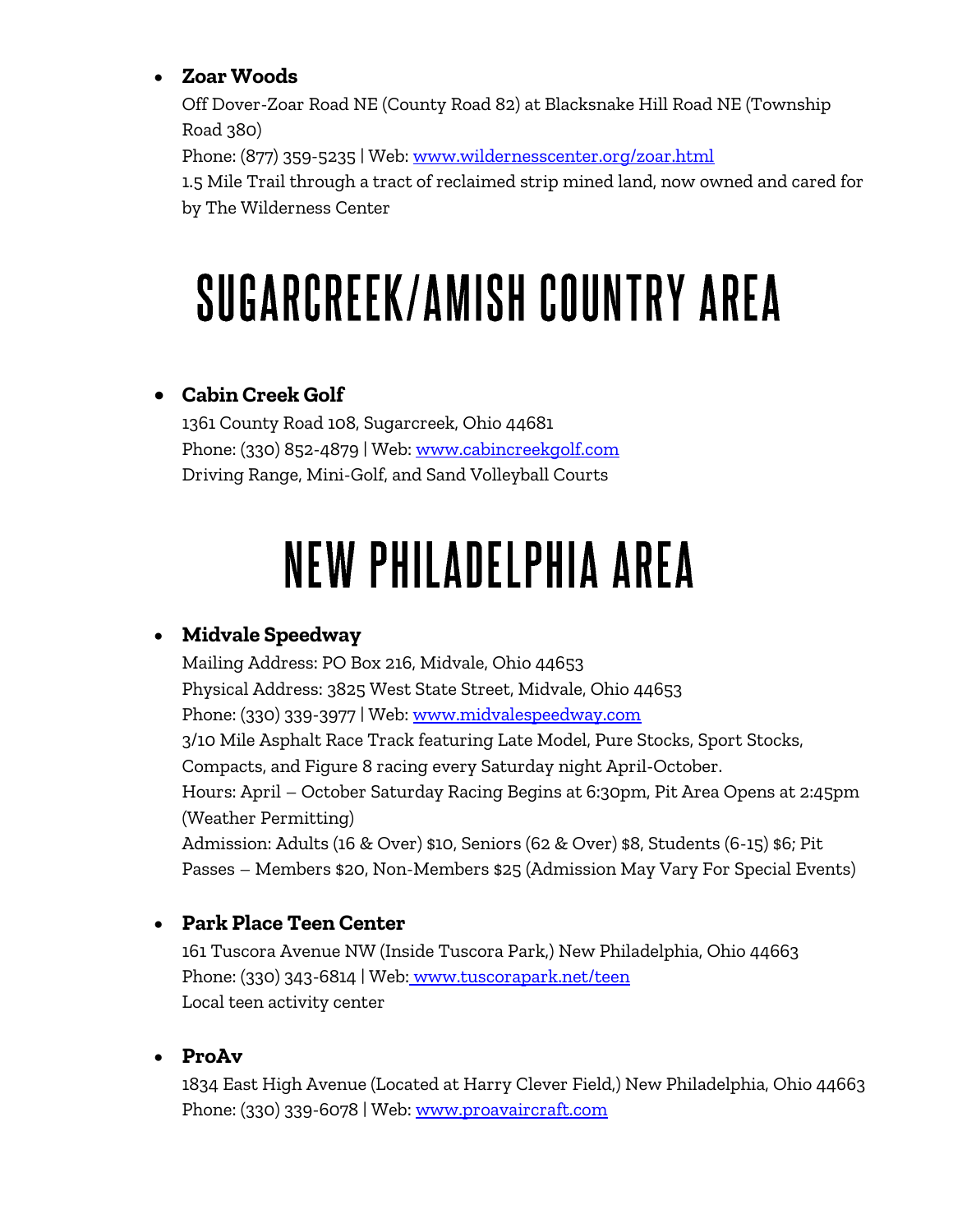Avionics, Maintenance, Fuel, Flight training and airplane rides. Home of former Astronaut and Senator John Glenn's first solo flight.

#### • **Tuscora Park**

161 Tuscora Avenue NW, New Philadelphia, Ohio 44663 Phone: (330) 343-4644 | Web: [www.tuscora.park.net](http://www.tuscora.park.net/) Public Swimming Pool, Mechanical Kiddie Rides, Batting Cages, Mini-Golf, Playgrounds and Picnic Shelters. Swimming Pool Hours: Memorial Day -Labor Day Seven Days A Week 11:30am-8pm Swimming Pool Admission: Students \$2, Adults \$4 Ride/Mini Golf Hours: Memorial Day – Labor Day Monday-Thursday 4:30pm-9pm, Saturday & Sunday Noon-9pm Ride Admission: \$.75 each or Book of 10 for \$6 Miniature Golf Admission: \$1 per person/round Batting Cage Hours: Memorial Day-Labor Day Seven Days A Week Noon-9pm Batting Cage Admission: \$1 per 20 balls

#### • **Wabash Lanes**

655 Wabash Avenue NW New Philadelphia, Ohio 44663 Phone: (330) 602-0300 | Web: [https://www.facebook.com/pages/Wabash-](https://www.facebook.com/pages/Wabash-Lanes/103057253172254)[Lanes/103057253172254](https://www.facebook.com/pages/Wabash-Lanes/103057253172254)

### • **Wood's Tall Timber Lake Resort**

1921 Tall Timber Lake Road NE, New Philadelphia, Ohio 44663 Phone: (330) 602-4000 | Web: [www.woodstalltimberlake.com](http://www.woodstalltimberlake.com/) Public Swimming Beach, Par 3 Golf Course, Picnic Pavilions, Lakehouse Lodge, and zip line.

# **DENNISON/UHRICHSVILLE AREA**

## • **Alpa Lanes**

5213 Spanson Drive, Uhrichsville, Ohio 44683 Phone: (740) 922-3911 16-Lane Bowling Center, Lounge, Snack Bar, and Pro Shop

### • **Beans Bike Park**

Beans Road SE off of Roxford Church Road NE, Dennison, Ohio 44621 Phone: (330) 602-1246 | Web: [www.beansbikepark.com](http://www.beansbikepark.com/)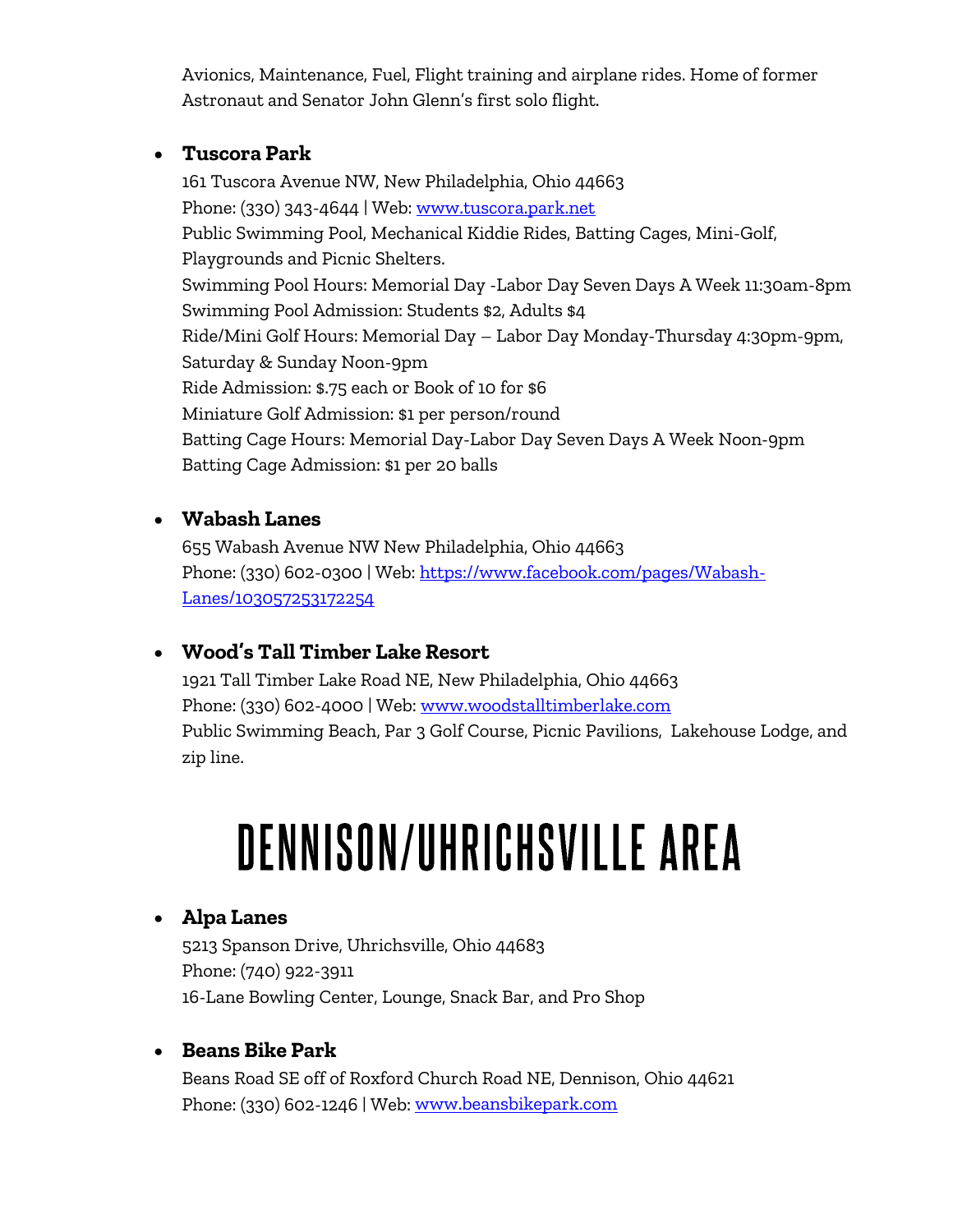Motorcross track and trails for racing and casual riding. Scheduled sanctioned races during Spring, Summer, and Fall months.

#### • **Bullseye Pheasant Preserve**

9150 Mt. Bethel Road SE, Uhrichsville, Ohio 44683 Phone: (740) 922-5633 | Web: [www.bullseyepheasant.com](http://www.bullseyepheasant.com/) Private guided pheasant, chukar, duck and quail hunting on 100 acre property. Semiprimitive cabin accommodations also available.

#### • **Crow Canyon MX Park**

4466 Belden Drive SE, Uhrichsville, Ohio 44683 Phone: (740) 922-6655 | Web: [www.crowcanyonmx.com](http://www.crowcanyonmx.com/) Motorcross track and trails.

#### • **Tappan Lake**

Mailing Address: PO Box 29, Deersville, Ohio 44693 Physical Address: 8400 Mallarnee Road, Deersville, Ohio 44693 Phone: (740) 922-3649 | Web: [www.mwcdlakes.com/tappan.htm](http://www.mwcdlakes.com/tappan.htm) Public swimming beach open daily Memorial Day-Labor day.

#### • **Uhrichsville Water Park**

Mailing Address: 305 East Second Street, Uhrichsville, Ohio 44683 Physical Address: 401 East Twelfth Street, Uhrichsville, Ohio 44683 Phone: (740) 922-1242 | Web: [www.cityofuhrichsville.org/waterpark](http://www.cityofuhrichsville.org/waterpark) Outdoor public aquatic center with waterslides, swimming lanes, and in-water playgrounds. Season passes available.

## NEWCOMERSTOWN AREA

#### • **Buckhorn Creek Trail – Tuscarawas C & M Rail Trail**

5 Mile trail between Stonecreek & Newcomerstown Trailheads located at County Road 21 north of Newcomerstown Corporation Limit and at intersection of County Road 21 and Bethel Hill Road SW.

#### • **Cy Young Lanes**

930 Mill Street, Newcomerstown, Ohio 43832 Phone: (740) 498-8635 8-Lane Bowling Center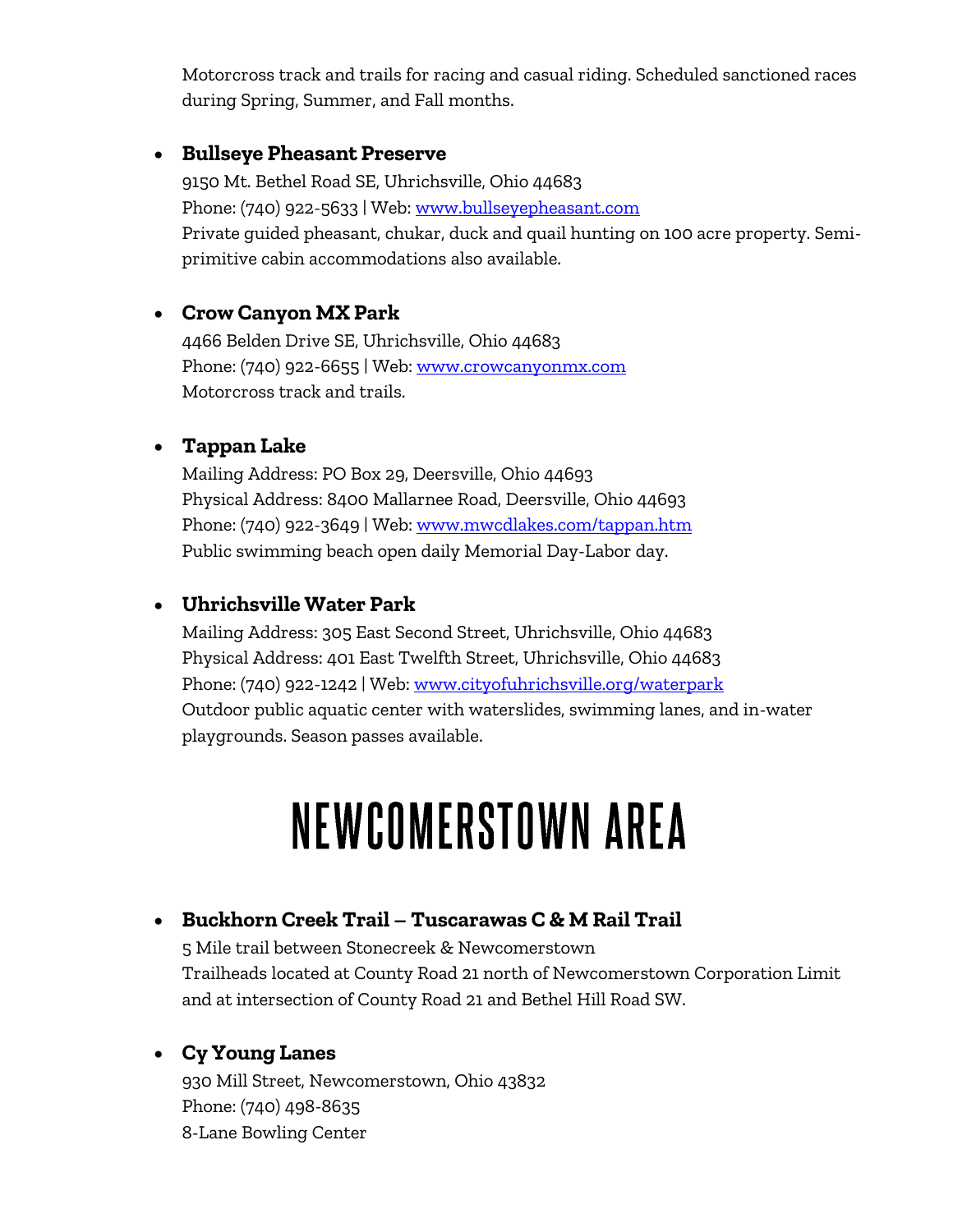## • **Seven Pines Alpacas**

11695 Blue Ridge Road, Newcomerstown, Ohio 43832 Phone: (740) 498-9667 | Web: [www.sevenpinesalpacas.com](http://www.sevenpinesalpacas.com/) Alpaca farm and store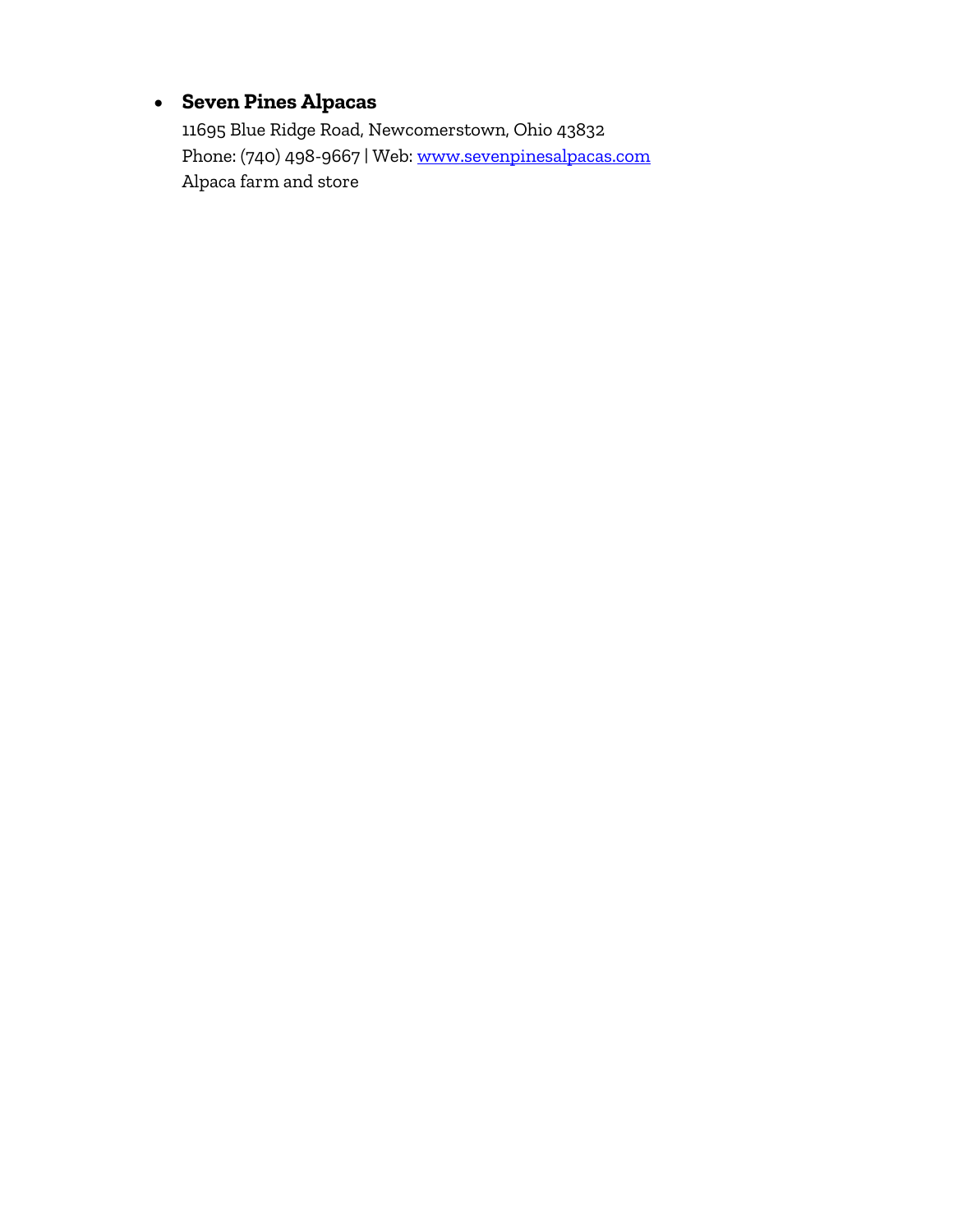

Tuscarawas County, Ohio boasts many talented visual and performing arts organizations. Local theatre troupes, professional off-Broadway performances, gallery showings, exhibitions and beautiful melodic symphonies provide quality cultural experiences for local residents and visitors alike.

### • **Performing Arts Center at Kent State University at Tuscarawas**

330 University Drive NE, New Philadelphia, Ohio 44663 Phone: (330) 308-6400 | Web: www.tusc.kent.edu/pac The Performing Arts Center at Kent State University at Tuscarawas is a contemporary facility featuring 50,000-square-feet. The centerpiece of the building is an 1,100-seat theatre with a mezzanine level and dress circle balcony. This spectacular Center also features a multipurpose rehearsal room, classrooms and dressing rooms. A versatile two-level lobby will seat 368 guests for receptions and conferences.

#### • **Little Theatre of Tuscarawas County**

Mailing Address: PO Box 53, New Philadelphia, Ohio 44663 Physical Address: 466 Carrie Avenue NW, New Philadelphia, Ohio 44663 Phone: (330) 343-4012 | Web: www.thelittletheatreonline.org

#### • **Tuscarawas Philharmonic**

Mailing Address: PO Box 406, New Philadelphia, Ohio 44663 Phone: (330) 364-1843 | Web: www.tuscarawasphilharmonic.org All performances are held at the Kent State University Tuscarawas Performing Arts Center in New Philadelphia.

#### • **Trumpet in the Land & The White Savage Outdoor Dramas – Ohio Outdoor Historical Drama Association, Inc.**

Mailing Address: PO Box 450, New Philadelphia, Ohio 44663 Office Address: 1994 East High Avenue, New Philadelphia, Ohio 44663 Theatre Address: Schoenbrunn Amphitheatre, Trumpet Drive NE, New Philadelphia, Ohio 44663

Phone: (330) 364-5111 or (330) 339-1132 | Web[: www.trumpetintheland.com](http://www.trumpetintheland.com/)

### • **Lynn Drive-In Theatre**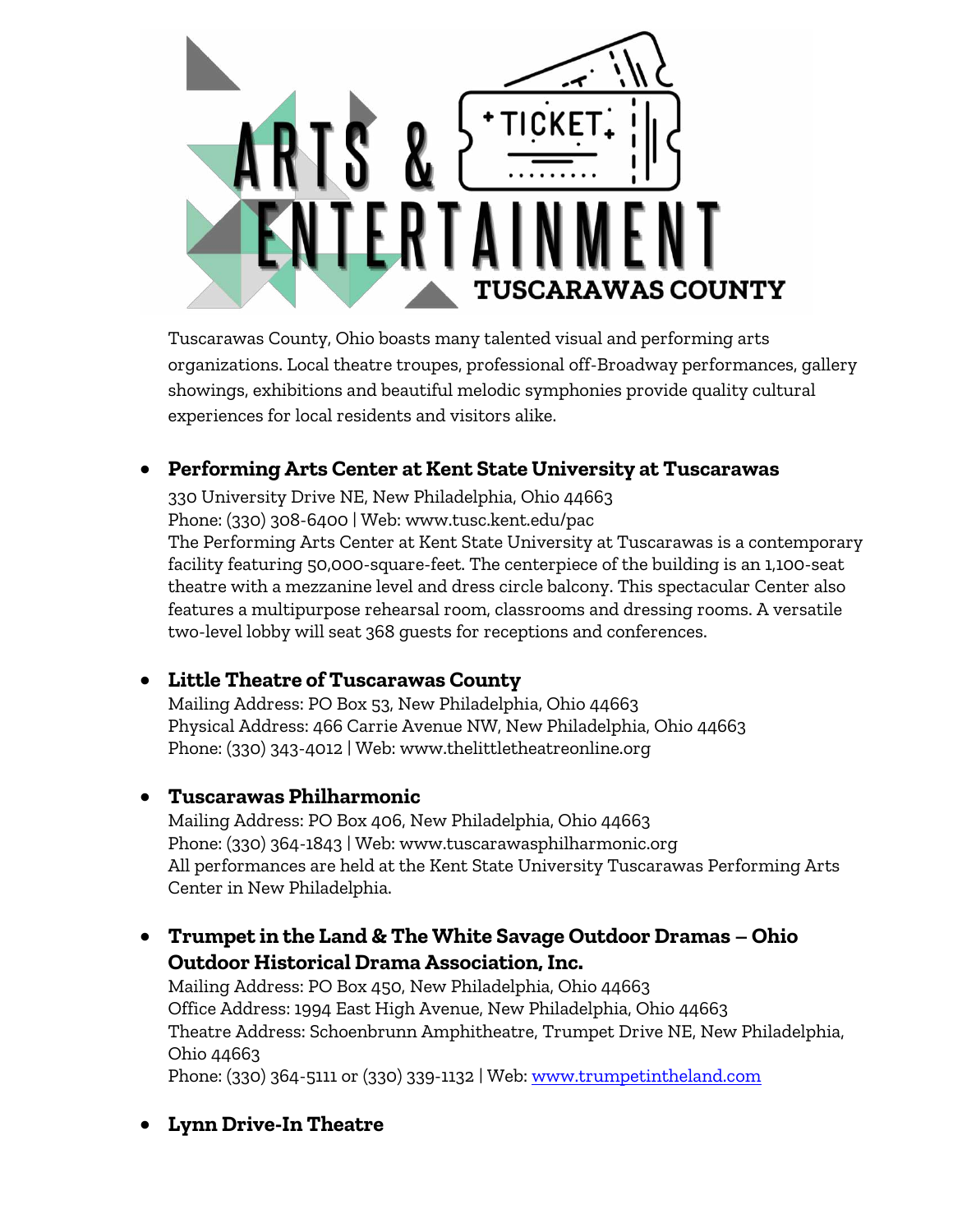9735 US Route 250 NW, Strasburg, Ohio 44680 Phone: (330) 878-5797 | Web: www.lynndrivein.com Now with a digital projector in addition to a traditional film projector!

## • **Quaker Cinema Theatre**

158 West High Avenue, New Philadelphia, Ohio 44663 Phone: (330) 339-4607 | Web: www.quakercinema.com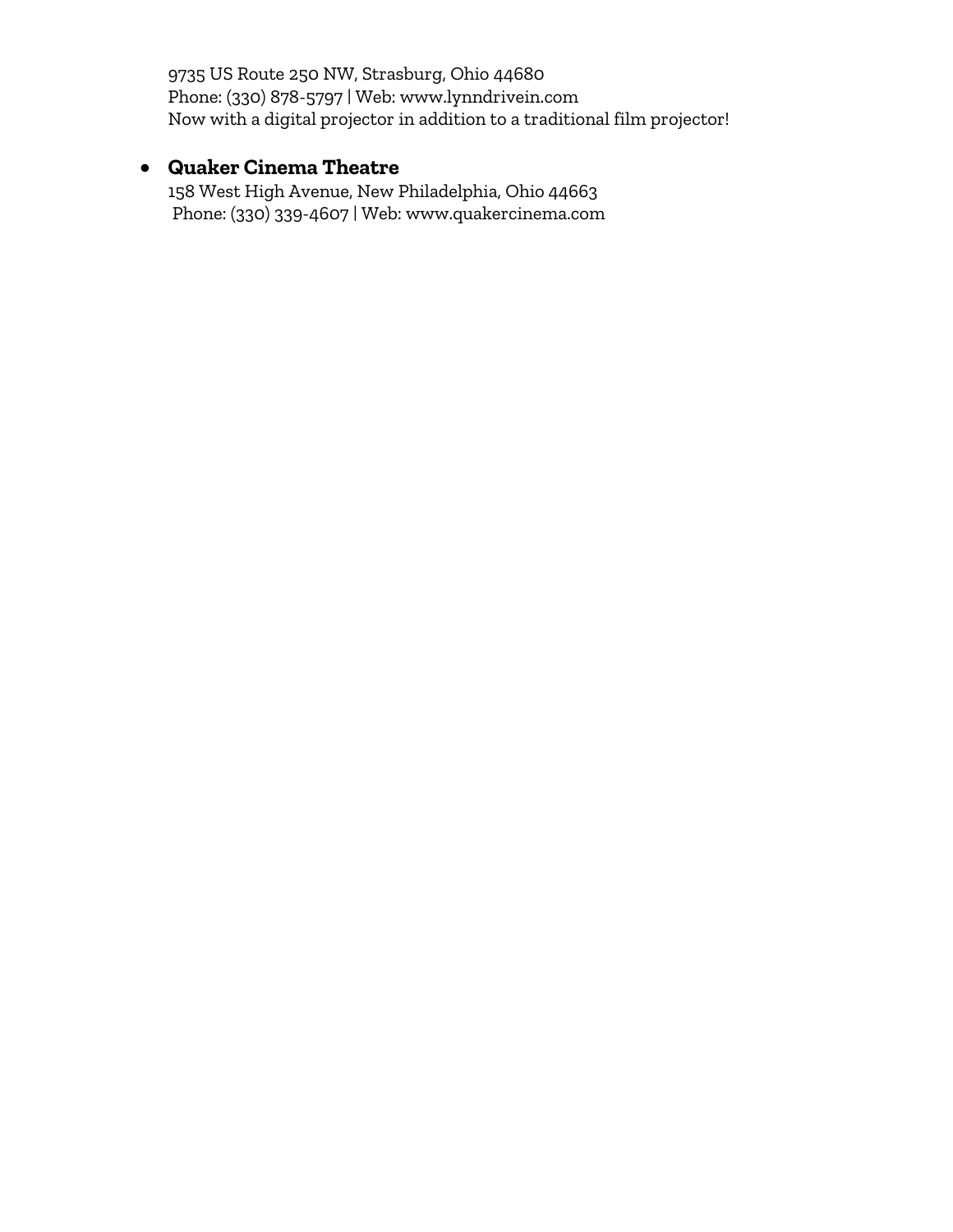

### • **The Algonquin Mill Complex & Historical Marker**

Address: 234 Autumn Rd SW, Carrollton, 44615 Mailing Address: P.O. Box 174, Carrollton, OH 44615 Phone: (330) 627-5910 Web: [www.carrollcountyohio.com/history](http://www.carrollcountyohio.com/history) 

Details: The Algonquin Mill complex has an old-fashioned gristmill; saw mill, twostory farmhouse, print shop, schoolhouse and more. The Perry J. Vasbinder Memorial Arboretum has over 380 different kinds of plants for viewing.

### • **Ashton's 5 and 10**¢ **Store**

60 W. Main Street, Carrollton, 44615 Phone: 330-627-2340 Web: [www.ashton5and10.com](http://www.ashton5and10.com/)

Hours: Monday - Friday 8 am - 6 pm, Saturday 8 am - 5 pm, Sunday noon - 3 pm Details: Ashton's Ben Franklin Store was opened in 1932 by the late John H. and Evelyn L. Ashton. We are proud of our unique store. We stock a selection of greeting cards, stationary, party supplies, giftware, floral, sewing notions, yarn, toys and ladies hardware. We also will help you decorate for your party by preparing balloon bouquets for any occasion. We carry a large selection of decorations for each season of the year. Candy maybe purchased from our kids' novelty line, our regular candy bars, our 21 colors of M and M's or you can take your pick from our candy case. As you enter our store you take a step back in time - we delight in our original squeaky wooden floors!

### • **Ashton House Museum**

120 3rd St., NW, Carrollton Phone: 330-627-2682 Web: [www.ashtonhousemuseum.com](http://www.ashtonhousemuseum.com/) 

Hours: April - December Wednesday - Saturday 10:00 am - 5:00 pm

 Sunday 1:00 pm - 5:00 pm (Closed Monday and Tuesday) Details: The mission of the Ashton House Museum is to preserve the memories of the 20th Century (with a glance at the 19th and an eye towards the 21st) as seen, in part,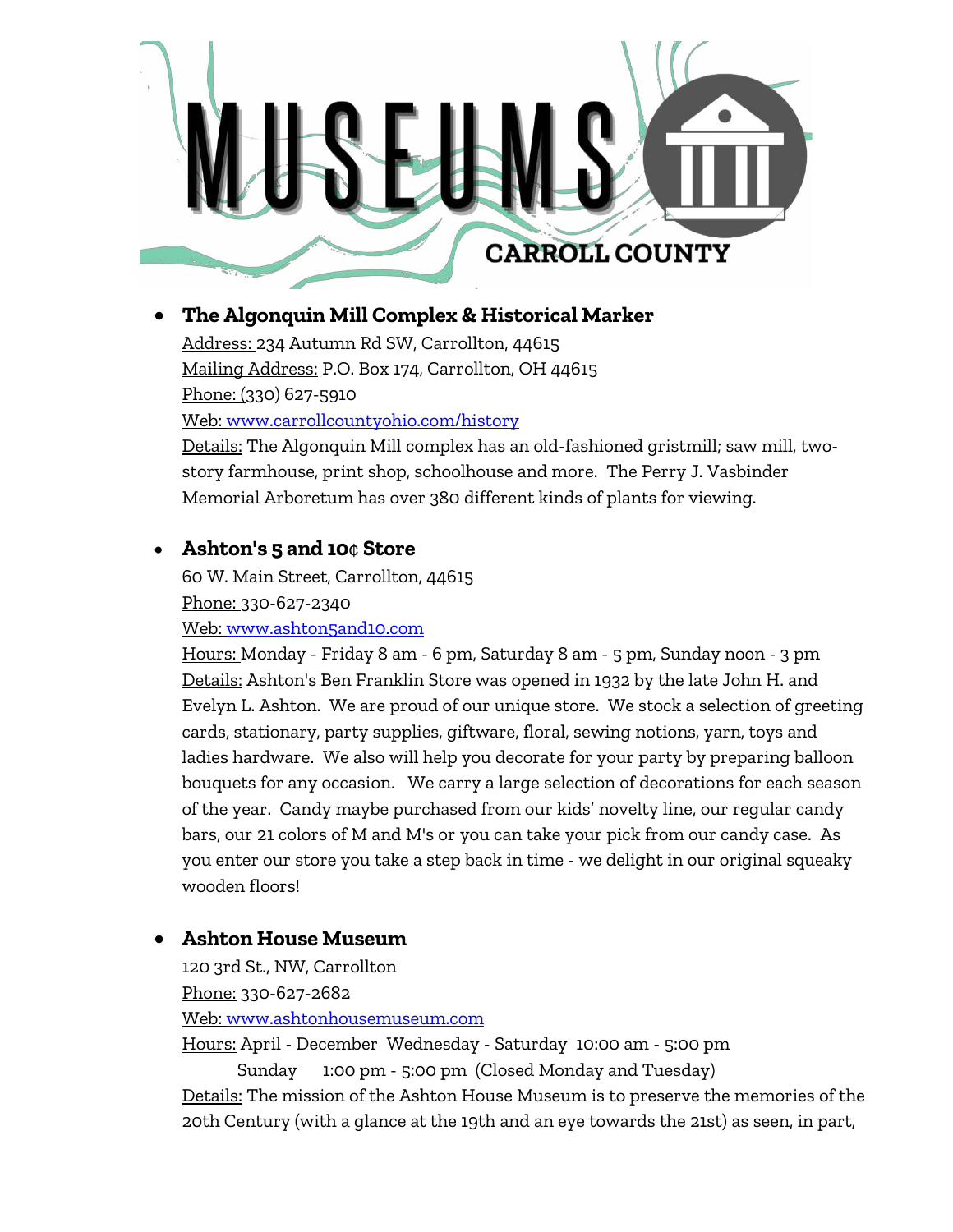through the eyes of Evelyn L and John H. Ashton. The museum displays the collections of the Ashton family and other historic and nostalgic artifacts that helped define an era. Enjoy a relaxing stroll through the gardens and a nostalgic walk through the museum while you reflect on the America of yesterday. If you choose, you can sit and watch a vintage TV show or listen to an "old-time" radio program. Join us for a journey back in time.

#### • **Carroll County Genealogical Society Library**

24 Second St NE, Carrollton, 44615 Phone: 330-627-9411 Web: [www.rootsweb.ancestry.com/~ohcarcgs](http://www.rootsweb.ancestry.com/~ohcarcgs/)

Hours: 9:00 - Noon, Mon-Wed; 1:00 - 4:00, Thurs-Fri; 10:00 - 2:00 Sat Details: Want to learn about your ancestry? This is the place to do that. The library is home to Carroll County records that begin in 1833 when the county was formed. The library is stocked with our own early courthouse records such as marriages, wills, deeds and estate packets. Besides that, we have records from the five parent counties; Stark, Columbiana, Jefferson, Harrison, and Tuscarawas. There are other records including census films and many more.

#### • **Historic Downtown Carrollton**

Details: Spend some time exploring downtown Carrollton's shopping. There are several antique shops, restaurants, arts and craft shops, toyshops, and old fashioned 5 & 10, a bakery, clothing and shoe stores, a farm market to buy deli items, enjoy lunch or buy home made products and home grown produce. Plan to spend the day exploring all the historic buildings and homes within walking distance of the square or just sit on a bench and enjoy the relaxed atmosphere. Downtown Carrollton is 20 minutes or less from any of these attractions.

#### • **Magnolia Flour Mill**

261 North Main Street, Magnolia, 44643 Phone: 330-409-8896 Web: [www.starkparks.com/park.asp?park=9](http://www.starkparks.com/park.asp?park=9) 

Details: Magnolia Flouring Mills is the finest original mill preserved in Stark County and one of the best in Ohio. The 5-story wooden building was built in 1834 by one of the founders of Magnolia. The Mill sits along the former Sandy & Beaver Canal. Group tours welcome with advance registration. June, July, & Aug

#### • **McCook House Civil War Museum**

Public Square, Carrollton, 44615 Phone: 330-627-3345 or 1-800-600-7172 Web: [www.carrollcountyohio.com/History/McCook/House/house.htm](http://www.carrollcountyohio.com/History/McCook/House/house.htm)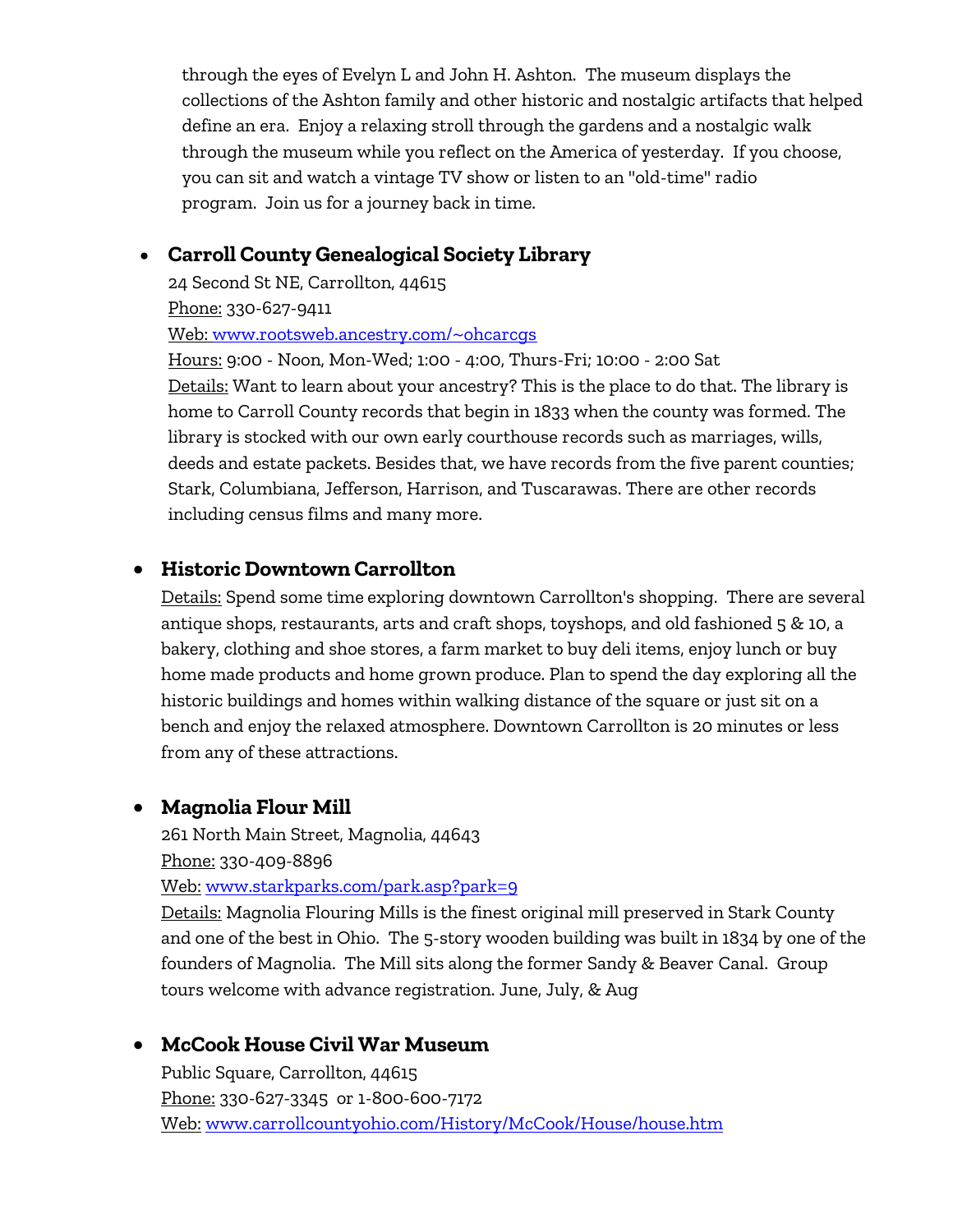Hours: Memorial Day through Labor Day Friday & Saturday 10 am - 5 pm Sunday 1 pm - 5 pm Labor Day through Second Weekend in October Saturday 10 am - 5 pm Thanksgiving Weekend:

Open house all weekend with a candlelight tour Friday evening.

Admission: Suggested \$3.00 donation

Details: Located at the top of the square in downtown Carrollton, The Civil War Museum is a memorial of Ohio's "Fighting McCooks." This Historic House was home to Major Daniel McCook, who with his nine sons and five sons of his brother became known as the "Fighting McCooks" because of their participation in the armed services of their country prior to the Civil War. The federal style house has displays from the Civil War and each year has special displays of local history.

#### • **Scio Historical Museum**

201 East Main Street, Scio, Ohio 43988 on Rt.151 & 646 Hours: June - September (last Sunday of the Month) 12 - 4 pm/OR by appt. During Fall Festiva**l**, hours are 5 - 8 pm and closed during the parade. (Fall Festival is held annually the third weekend in August.)

Details: Built during the 1899 oil boom, the main street house was purchased in 1995 for a museum. Items of interest include displays and information on the Scio College 1866- 1911, The Oil Boom of 1898, General George Custer, The Scio Pottery, Menkel's Millinery, and Scio High School collections from 1900's-1971 and Jewett-Scio High School 1972-1985. There is a large Veteran's Display of uniforms, awards, swords, etc. beginning with the Civil War era donated by local veterans. Also, on display are historical items donated by Scio's Citizens. Pictorial collections depict local people and events. Open all four days of Scio's Fall in August.

#### • **Susie's Museum of Childhood**

90 Alamo Rd, SE, Carrollton

Phone: 330-627-8046

Web: [www.ccparkdistrict.org/bluebirdfarmpark/toymuseum](http://www.ccparkdistrict.org/bluebirdfarmpark/toymuseum.html) 

Hours: Tuesday – Saturday - 11:00 am - 3:00 pm - Special Tours available by appointment.

#### Admission: \$2.00

Details: Located in scenic Bluebird Farm Park, Susie's Museum of Childhood is filled with a vast collection of playthings available to American children from the late 1700's to present day. Extensive displays of collectible Steiff animals, dolls of every description as well as more contemporary Disney and advertising doll collections transport visitors to the world of wonderful childhood memories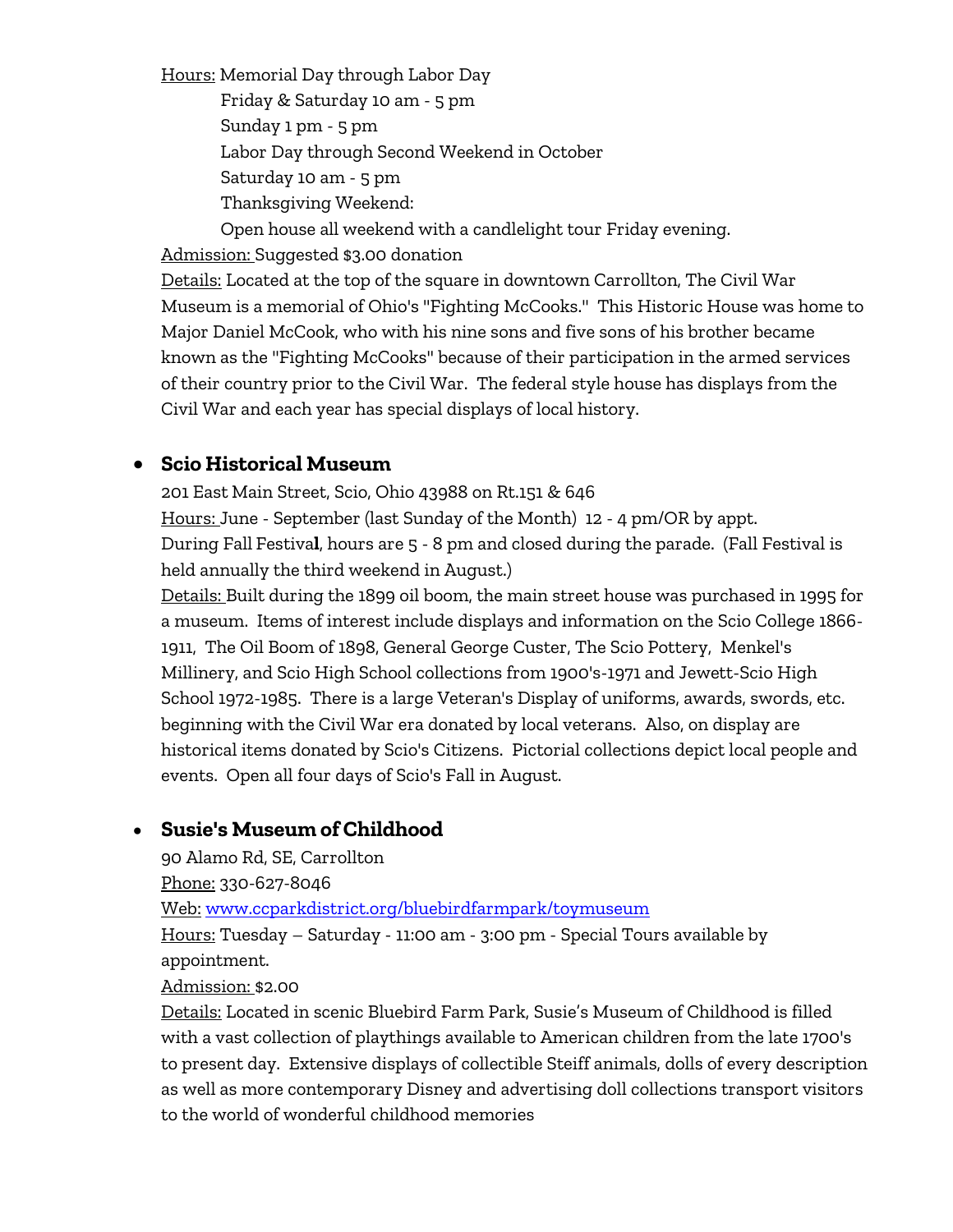

The rolling hills of East Central Ohio give Carroll County a source of natural beauty that has long been appreciated by visitors and lifelong residents alike. The county offers a diverse range of vacationing ideas including events, historical sites, local fairs, recreational facilities, hunting, fishing and unique agricultural exhibits.

#### • **Atwood Lake Park**

[9500 Lakeview Road NE Mineral City, OH 44656](http://maps.google.com/?hl=en&q=9500+Lakeview+Road+NE+Mineral+City+OH+44656)  Phone: (877) 363-8500 Web: [http://www.mwcd.org/places/parks-and-campgrounds/atwood-lake-park;](http://www.mwcd.org/places/parks-and-campgrounds/atwood-lake-park) <http://www.atwoodfallfest.org/>

Details: Atwood Lake Park is located in Tuscarawas and Carroll Counties. An easy drive from Akron and Cleveland, Atwood Lake Park is a close getaway vacation. Atwood is one of the state's -- and region's -- top lakes for sailing and pleasure boating. Atwood Park features a wide, sandy beach, vending area, changing room with showers, playground, picnic area and picnic shelters. Is also the location for the Atwood Fall Festival.

Admission: \$5 admission per car

#### • **Atwood Lake Resort and Golf Club**

2650 Lodge Rd SW Sherrodsville, OH 44675 Phone: (330) 735-2211

Web:<http://atwoodresort.com/golf/ohio-par-3-course-atwood.php>

Details: Golfers of all ages and skill levels can sharpen their short game and build accuracy over our 1,974 yard, parkland-style layout. New to the sport? Learn and practice golfing basics by playing a round of SNAG (Starting New at Golf). It's fun for the entire family, regardless of age or skill level.

Rates:

Weekday - \$8.00 for 9 holes + \$4.00 with cart Weekend - &10.00 for 9 holes + \$4.00 with cart

#### • **Atwood Lake Marina East**

Address: St. Rt. 542, Dellroy Mailing Address: 9298 Atwood Lake Road., Mineral City, 44656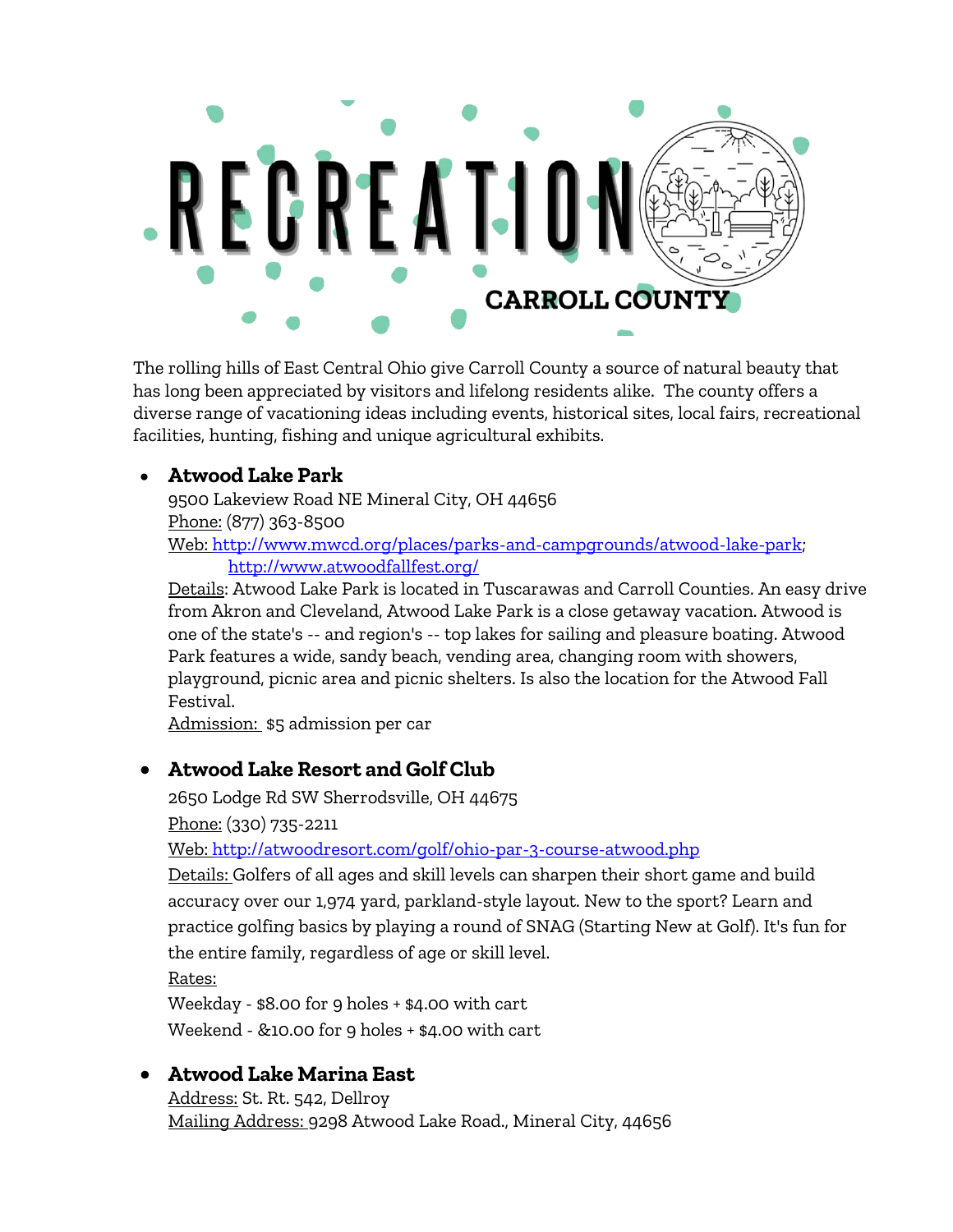Phone: (330) 735-2323

• **Atwood Lake Boats Marina West**  Address: 9298 Atwood Lake Road, Mineral City, 44656 Phone: (330) 364-4703 Web: [www.atwoodlakeboats.com](http://www.atwoodlakeboats.com/)

#### • **Bluebird Farm Park**

190 Alamo Rd, Carrollton Phone: (330) 627-8046 Web: [www.ccparkdistrict.org/bluebirdfarmpark](http://www.ccparkdistrict.org/bluebirdfarmpark.html)  Hours:

Park – dawn to dusk year-round

Museum - April-December - Tuesday-Saturday, 11am-3pm or by appointment Details: Step back in time and enjoy the beauty of this 55 acre farm homesteaded in 1816. A century farm house, refurbished, pre-Civil War barns and beautiful gardens complete the tranquil setting. Stroll the walking trails through the woods and gardens, over the covered and arched bridges and relax on the wisteria covered patio or English Garden swing. Top off you day with a visit to Susie's Museum of Childhood-filled with toys from the 1800's to present displayed to delight children of all ages. Also available for rental for your next special occasion in the park are a charming bed & breakfast, two party rooms and the century farmhouse and patio. Please call the Carroll County Park District office for more information and reservation.

#### • **Carroll County Quilt Square Park**

#### 88 West Main St, Carrollton, 44615

Details: The park was developed through a Make a Difference Day grant in 2005. The squares were painted by volunteers with the supplies being purchased through grant funds. the park is a variation of the popular quilt barn project; it was decided to make a patchwork quilt of items that are significant to the history and heritage of the county. There are 14 patches in the park and the composite quilt is on the side of the Virginia Restaurant at 89 W Main St. The 14 squares and the reason significance are: *Algonquin Mill*-annual festival at historical site, *Coley's Stag*-one of last stag bars in state, *Train*railroad history, *McCook House*-State Civil War Museum, *Sail Boat*-the lakes in the county, *Daffodil-*county flower, *Bluebird-*county bird, *Golf Tee-*outdoor recreation, *Turkey-* hunting tradition, *Cows-*agricultural heritage, *Pine Trees-o*ne of the largest producers of Christmas trees in state, *Courthouse Cloc*k-historical building and county seat, *Indian*-The Indian Great Trail crossed the county, *County Outline*-unique shape of county. The composite quilt uses the county's Bicentennial Barn as the middle square to complete the quilt.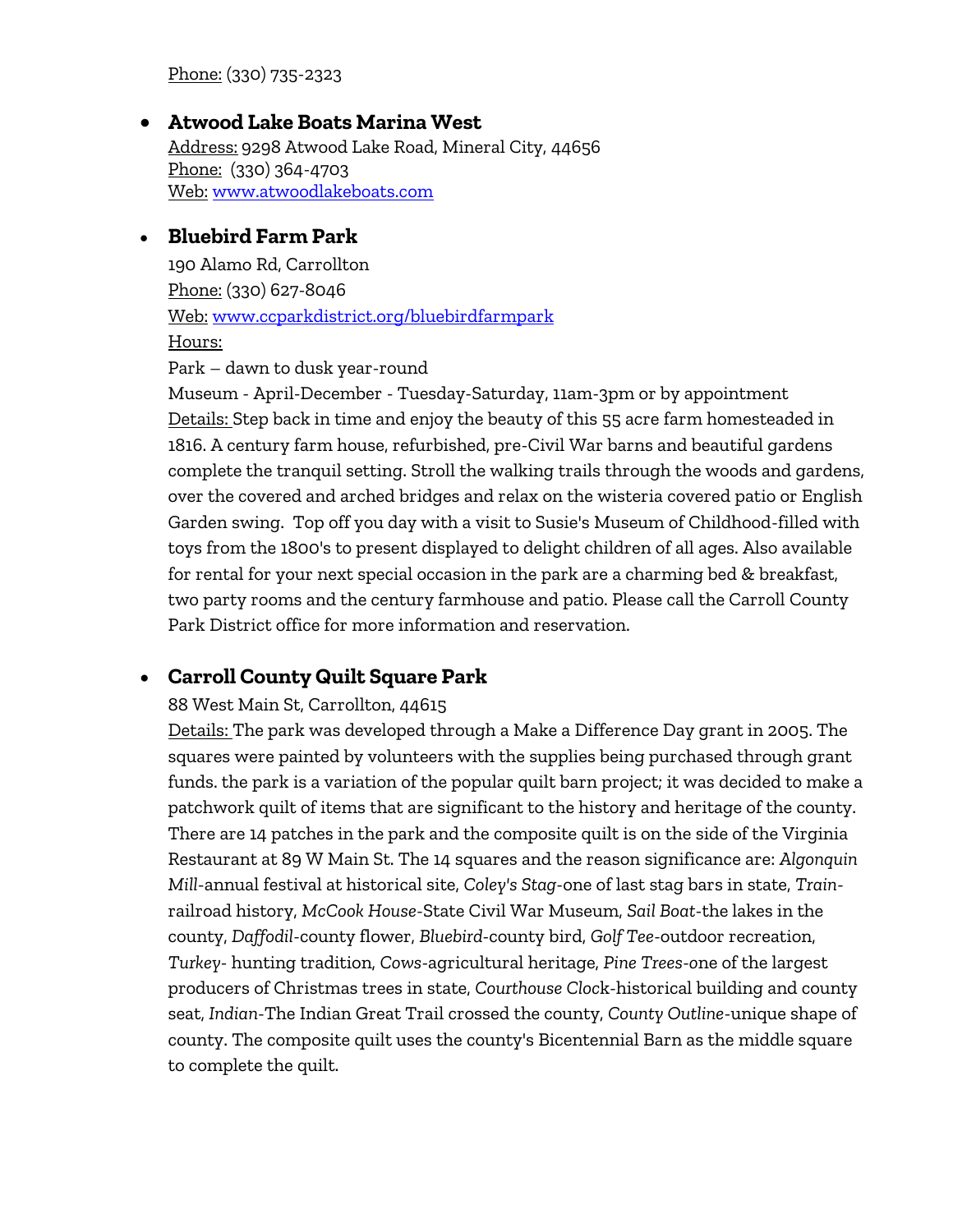#### • **Leesville Lake**

4131 Deer Road. SW, Bowerston, 44695 Phone: (877) 363-8500 Web: [www.leesvillelake.com](http://www.leesvillelake.com/) 

Details: Leesville Lake offers 1000 acres of water surface and 2700 acres of land. There are two public launch ramps, and the lake has a 10 horsepower limit for boating and fishing. Leesville Lake is consistently ranked as one of the top Ohio Lakes for "muskie" fishing.

#### • **South Fork Marina**

4131 Deer Road. SW, Bowerston, 44695 Phone: 740-269-5371

Details: South Fork Marina offers boat rentals including pontoon and fishing boats, repairs, and bait. They can dock up to 100 boats. Plans include adding a deck on the front and will be offering coffee, donuts and some sandwiches.

#### • **Petersburg Marina**

2126 Azalea Road, SW, Carrollton, 44615 Phone: (330) 627-4270

Web: [www.petersbugmarina.com](http://www.petersburgmarina.com/) 

Hours: Sun - Thur 8 am - 6 pm / Fri & Sat 8 am - 8 pm Details: Petersburg Marina offers boat sales and service, fuel, docking, rentals, restaurant and supplies. Park has space for camping and cabin rentals are available. They have fishing tournaments on Leesville Lake where you find record size "muskies' and a population of channel catfish, largemouth bass, smallmouth bass, crappie and bluegill.

#### • **Conotton Creek Trail**

#### Web: [www.ohiobikeways.net/conotton](http://www.ohiobikeways.net/conotton.htm)

Details: A [rail trail](https://www.facebook.com/pages/w/103123336395008) i[n Ohio,](https://www.facebook.com/pages/w/104024609634842) running from [Bowerston](https://www.facebook.com/pages/w/112770492068262) to [Jewett](https://www.facebook.com/pages/w/104115562957700) in northern [Harrison](https://www.facebook.com/pages/w/103163346405644)  [County.](https://www.facebook.com/pages/w/103163346405644) The paved multi-use trail is suitable for biking, unicycling, roller-blading, wheel chairing, jogging and walking. It features six bridges, two of which (in Scio and Jewett) are covered.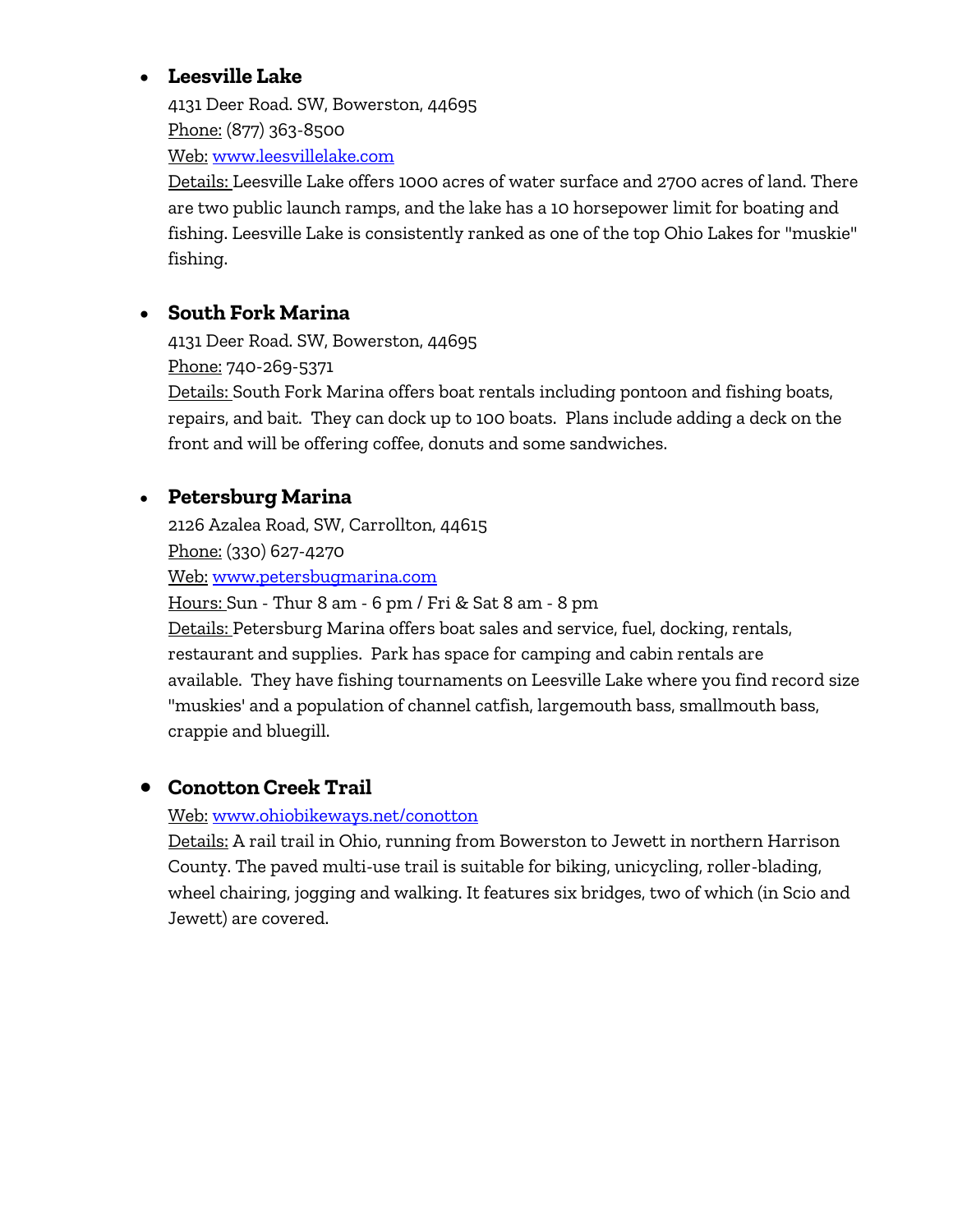

#### • **Betty Kaye Bakery**

72 West Main Street, Carrollton, 44615 Phone: 330-627-2665 or 1-800-500-5293

Hours: Tuesday - Friday 7:30 am - 5:30 pm, Saturday 7:30 - 5 pm, Closed Monday Details: Betty Kaye Bakery is Carroll County's Oldest and Finest Bakery. Established in 1950, Betty Kaye Bakery is like taking a step back in time. It has kept is hometown charm through 3 generations. Betty Kaye features old world recipes, varieties of breads, pastries, and specialty items baked fresh from scratch with no preservatives. Satisfy your sweet tooth with their "World Famous Brownies". They also make to order pies, cakes, hams, etc. Mailing is available.

### • **Bud's Farm Toys**

75 West Main St., Carrollton, 44615 Phone: 330-627-5343 Web: [www.BudsFarmToys.net](http://www.budsfarmtoys.net/)  Hours: Monday - Friday 9:30 am - 5:00 pm Saturday - 10:00 am - 3:00 pm

Details: For children's toys and adult collectables, Bud's Farm Toys is the place to shop! Quality die cast tractors and implements, trucks and construction toys - Radio Flyer trikes, bikes and wagons - Breyer Horses and Accessories. And Much, Much more.

#### • **Carroll County Arts Center**

204 West Main Street, Carrollton, 44615 Phone: 330-627-3739 Web: [www.carrollcountyarts.org](http://www.carrollcountyarts.org/)

Details: Located in a restored historic feed mill, the Arts Center has original paintings and photographs, one-of-a-kind jewelry items, scarves, cards and limited edition prints all done by local artisans. They also offer special displays, concerts and classes.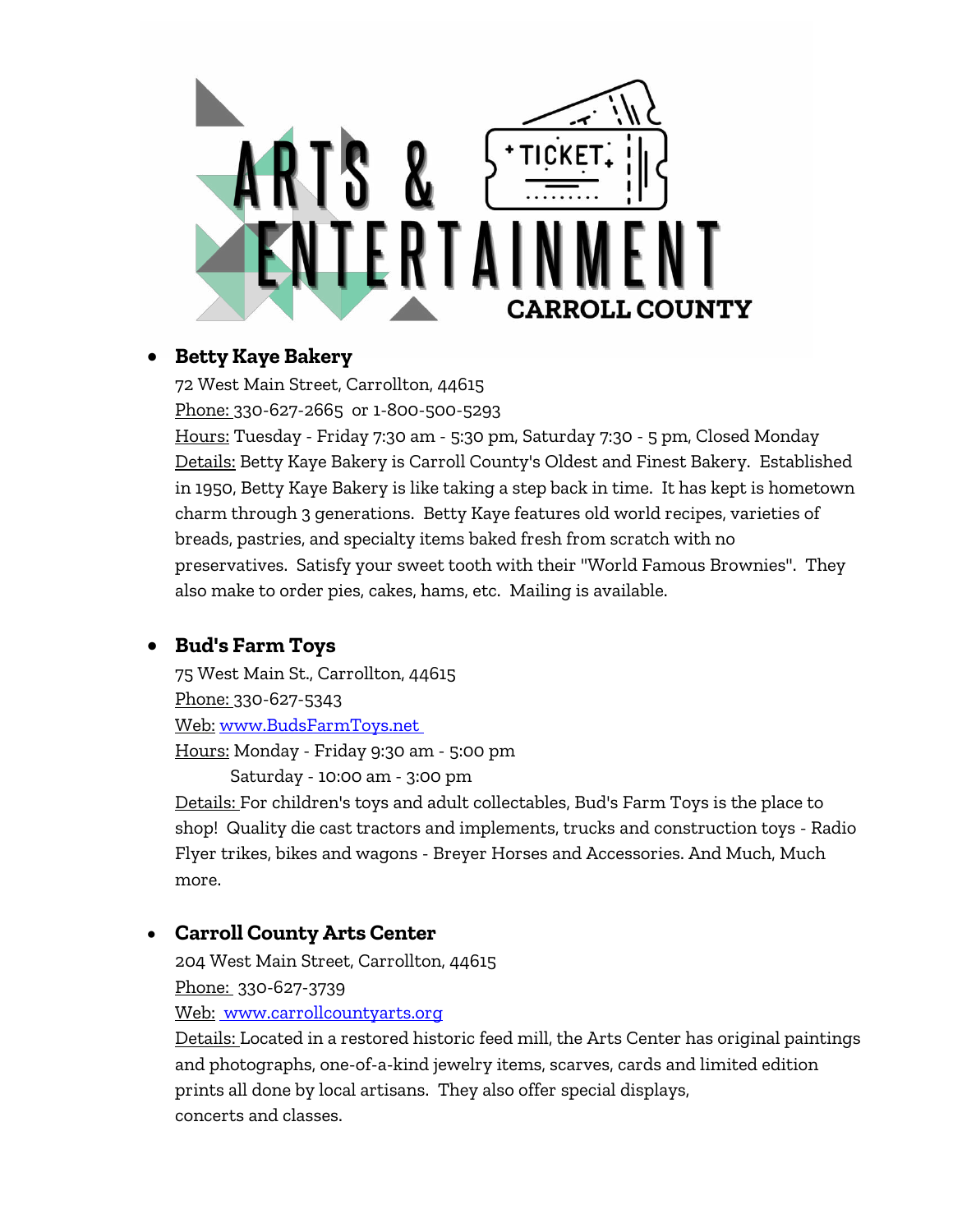#### • **Carrollton Farmers Market**

1305 Canton Rd, NW, Carrollton Phone: 330-866-9011 / 330-639-8 Hours: Saturday 8:00 am – Noon

Tuesday 4:00 pm - 6:00 pm July 17 - September 25

Details: Produce and much more! The fare varies weekly! You might find herbs, jams, pies, cheeses, crafts, shrubs, homegrown meats, fresh fruits and vegetables in season...who knows! Always worth the browse. The Market opens May 5 and continues through November 17.

#### • **Casa Loma Farm**

4100 Salineville Road, NE, Carrollton, 44615 Phone: 330-627-9967

Details: Located on State Route 39, just outside of Carrollton, Casa Loma offers alpaca sales, breeding, boarding and farm visits. Stop by and take a chance or call for an appointment.

#### • **Coffee Pot Farm**

6140 Factor Road, Sherrodsville, 44675 Phone: 330-735-2067

Web: [www.coffeepotfarm.com](http://www.coffeepotfarm.com/) 

Details: View and interact with alpacas at the Coffee Pot farm located in the beautiful Atwood Lake region. They offer sales, alpaca products and fleece. Can accommodate tour buses.

### • **Detweiler's Greenhouses**

4098 Cobbler Road, Carrollton, 44615 Phone: 330-627-0535

Details: Detweiler's Greenhouse offers flats and hanging baskets of flowers and vegetables and organic produce. Buses welcome. Free gift for visitors 85 years and older. Open beginning in April. No Sunday sales.

#### • **Heads or Tales Bison Ranch**

6039 Amsterdam Road, Amsterdam, 43903 Phone: 330-739-4002 Hours: By appointment

Details: View large numbers of free roaming buffalo and hear a brief history of the buffalo. Pelts and skulls are available for sale. Heads or Tales offer a wide variety of meats, roasts, jerky and sausage.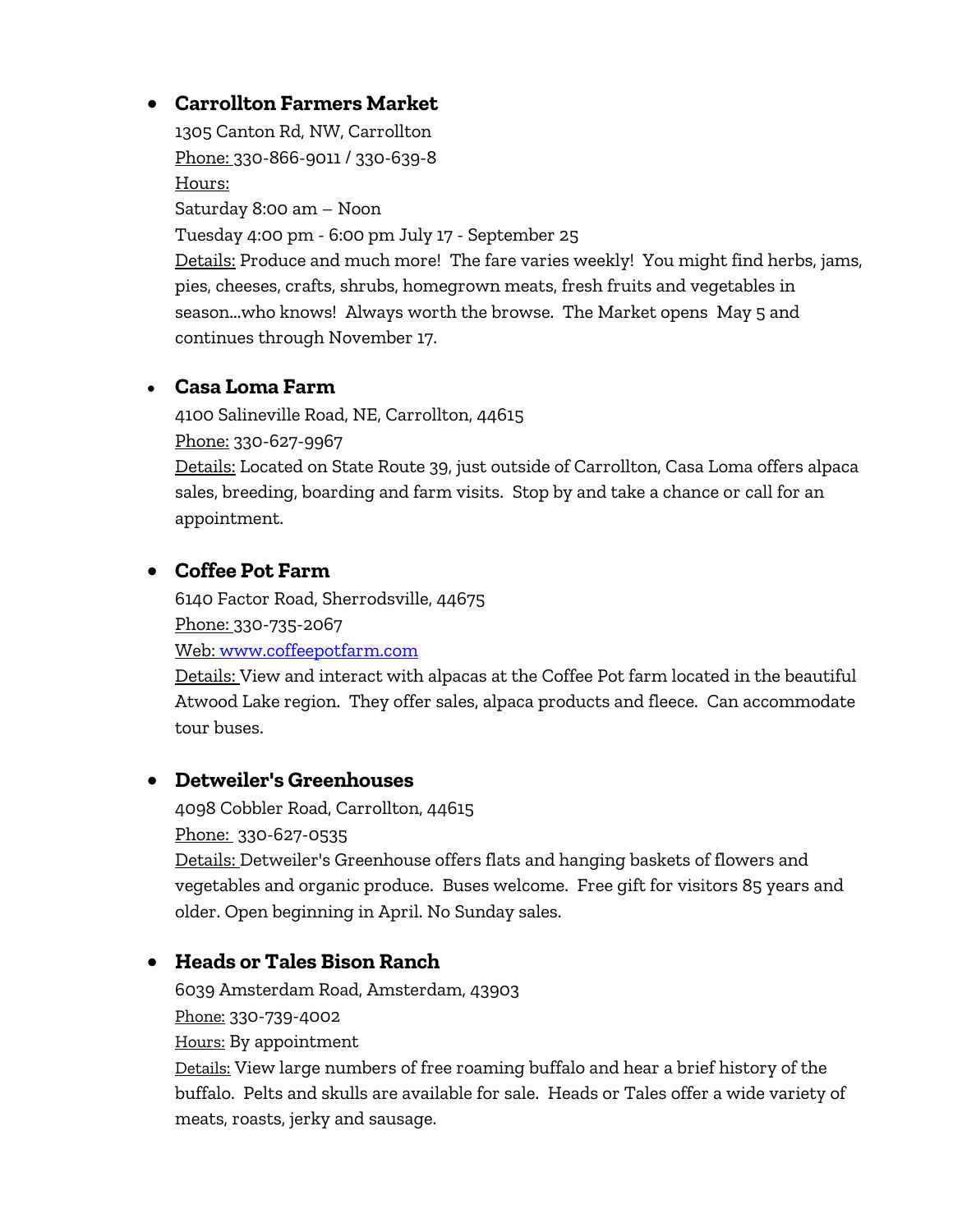#### • **Hidden Valley Farms Bulk Food Store**

9100 Avon Road, Salineville, 43945 Phone: 330-738-2005 Hours: Tues-Fri 10 am - 4 pm

Sat 10 am - 2 pm

Details: Opened in November 2005, Hidden Valley Farms Bulk Food Store stocks spices, dried fruit, nuts and baking products. You can get eggs and home grown beef products. On Tuesdays and Wednesdays, you can purchase fresh made cinnamon rolls and bread. Fresh Made items vary on other days. You can order pies, bread and cookies.

#### • **The Journey at Pleasant Grove**

Pleasant Grove United Methodist Church grounds, 5230 Arrow Rd. NW, Minerva Phone: 330-895-7611

Details: A spiritual walk through the woods behind Pleasant Grove United Methodist Church. Situated on four acres, The Journey highlights key events in Jesus' life beginning at the stable in Bethlehem and culminating at the empty tomb. The grounds are open dawn to dusk year-round and admission is free. You may stroll the paths on your own or guided tours are available by reservation. Mulched trails make the terrain accessible to most guests. Picnic pavilion and outdoor chapel are available for a fee. Groups of any size are welcome.

### • **Lana Bella Alpaca Farm**

7256 Kensington Road., Carrollton, 44615 Phone: 330-627-6000

Web: [www.4alpaca.com](http://www.4alpaca.com/) 

Details: Located on 53 acres just south of Augusta Twp. on St. Rt. 9, Lana Bella is a full service alpaca farm and home to Lana Bella Alpaca Store offering a full line of alpaca sweaters, accessories, yarn, fleece, and more. Store hours are Monday-Friday 2pm-7pm and Saturday and Sunday noon to 7pm (most days) or just take a chance and stop by to see the babies or call to schedule an appointment.

### • **Manfull Orchards & Back Door Treasures**

8146 Kensington Road, Augusta, 44607 Phone: 330-895-4861 Hours: Late July through Early January Monday - Saturday - 10:00 am - 6:00 pm Winter hours: 10:00 am-5:00 pm

Details: Manfull Orchards Farm Market has offered Carroll County's Freshest fruits and vegetables for seven generations. Located in Augusta on St. Rt. 9, the roadside market features homegrown apples, peaches, sweet corn, pumpkins, and other fruits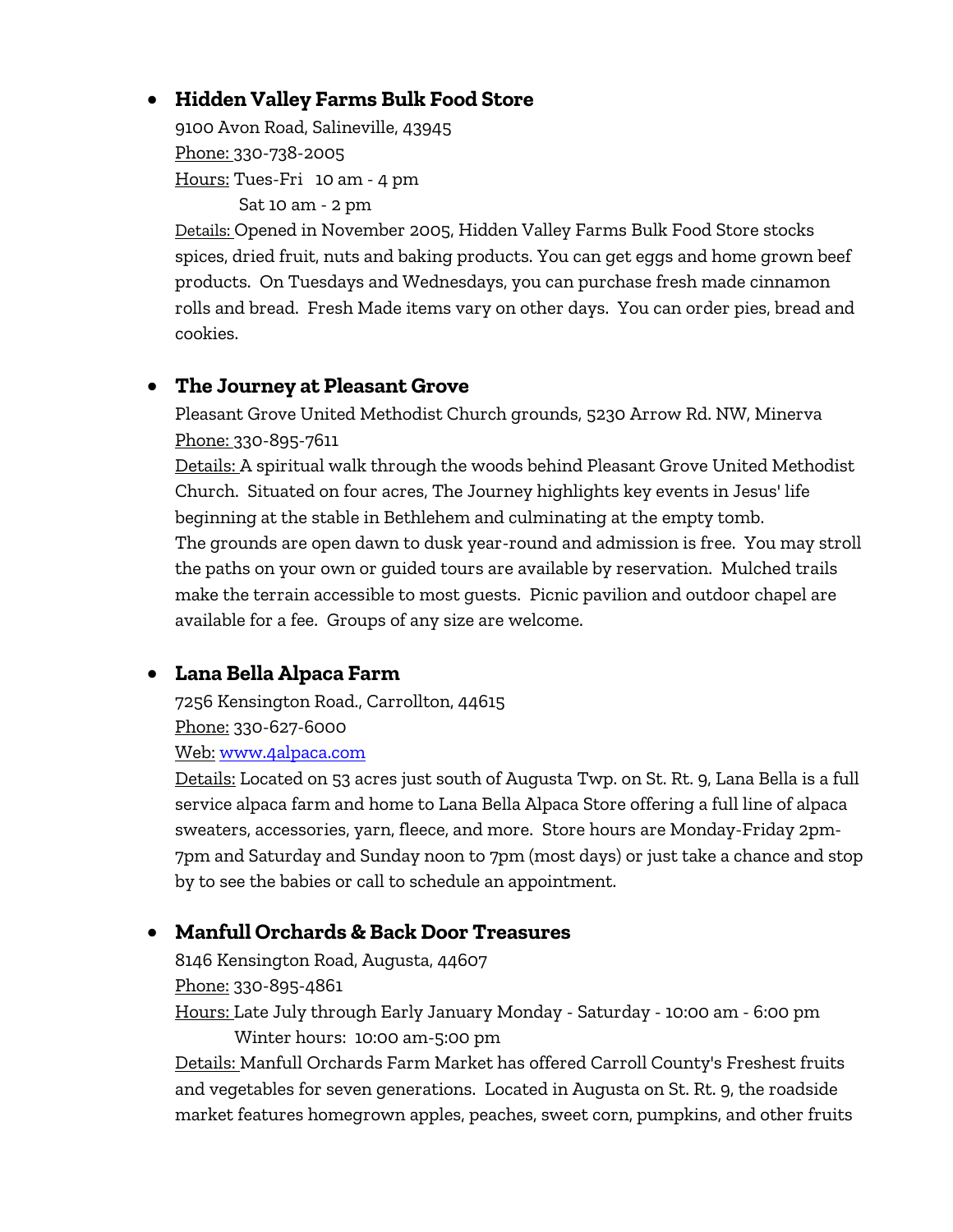and vegetables in season. Jams, jellies, mixes and overflowing with a few antiques and collectible treasures.

#### • **Minerva Diary**

439 Radloff Ave, off Route 30, Minerva 44657 Phone: 330-868-4196

Web: [www.cheesehere.com](http://www.cheesehere.com/) 

Hours: Monday, Tuesday, Thursday and Friday 12 pm - 6 pm

Wednesday and Saturday 9 am - 3 pm

Details: The Minerva Diary produced their first vat of cheese and batch of butter in 1935. The dairy store/lunch counter opened March 10, 1940 in a blinding snowstorm. Today the Minerva Diary is run by the 4th and 5th generations. The in house store offers a large selection of natural cheeses, deli items, Amish-style butter, Ohio raw milk and goat cheeses, this factory strives to maintain a product free of hormones or antibiotics. Watch through the viewing window to see how the cheese is made. Family owned & operated since 1894

#### • **Paperworks & More**

30 S. Lisbon Street (on the square), Carrollton, 44615 Phone: 330-627-6106 Hours: Monday, Tuesday, Thursday, and Friday 10:00 am - 5:00 pm Wednesday and Saturday 10:00 am - 1:00 pm Details: Office supplies and unique gift store with homemade jewelry items, homemade candies, bath and body products, pet items, baby products, and inspirational products

#### • **Snode's Restored Country Barn & Melon Farm**

6052 Arrow Road, Minerva, 44657 Phone: 866-733-0074 or 330-863-0787 Web: [www.snodesrestoredcountrybarn.com](http://www.snodesrestoredcountrybarn.com/) 

Details: Snode's Farm Market opens the middle of August. Fresh garden produce, melons. Barn is available for rent for meetings, receptions, parties.

#### • **Stillfork Variety Store**

3037 Arbor Rd, Carrollton Phone: 330-627-7440 Hours: Monday - Saturday 9:00 am - 5:00 pm Details: Literally a "little bit of everything!" You never know what you'll find when you walk through the doors of this unique store. Food items, health care needs, housewares, toys, school supplies a large selection of baby items and a limited supply of clothing. The inventory changes frequently so stop by often to see what's in store.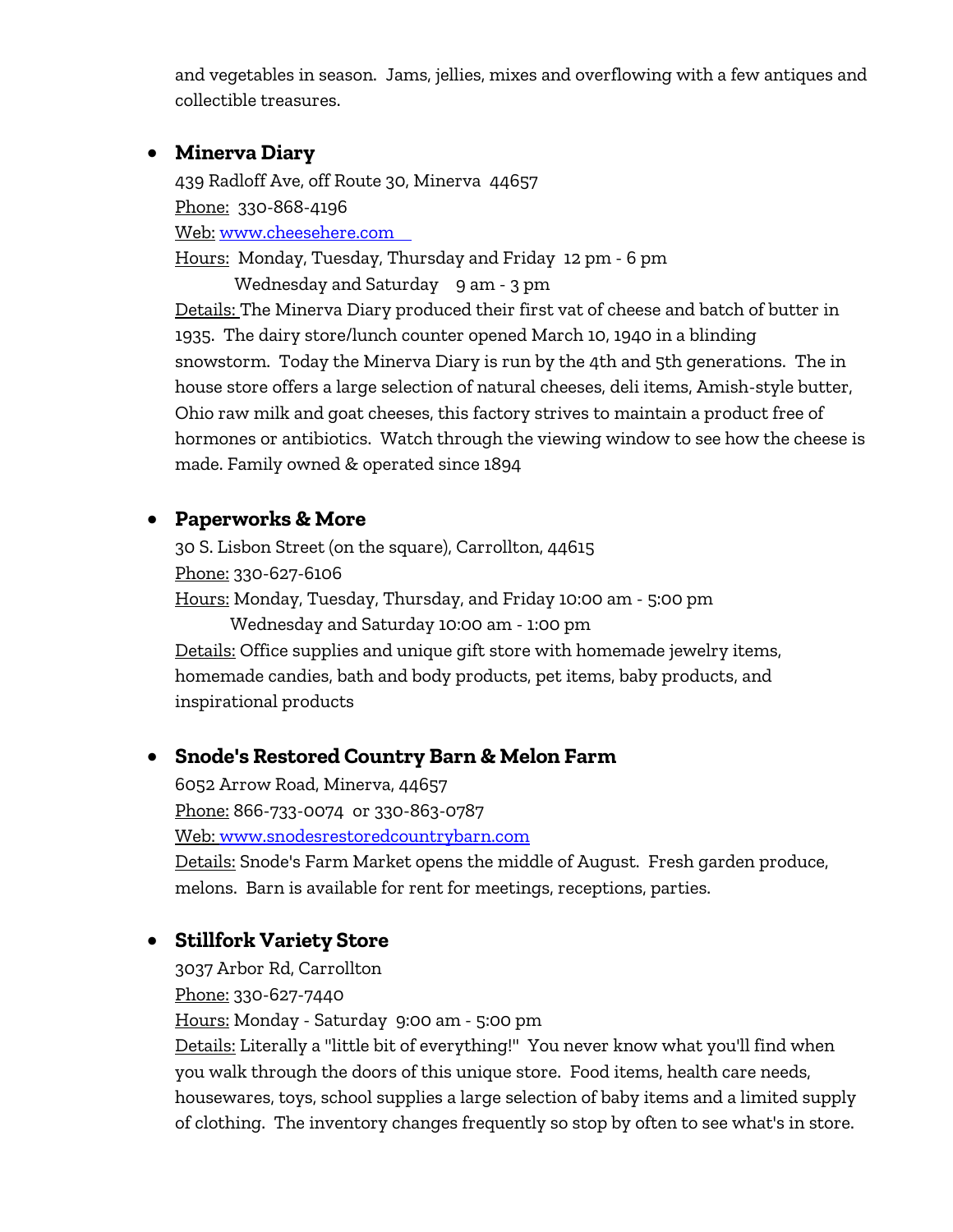## **Activities by Category**

Big Brothers Big Sisters offers many low cost or free group activities throughout the year. Volunteers will receive information about opportunities by text message, mail, and within the Bigs of East Central Ohio Facebook Group . Call your Match Support Specialist for an updated listing at 330-339-6916.

#### **AROUND THE HOUSE**

#### *Games and Puzzles:*

- Play a card game
- Build a house of cards
- Do crossword puzzles
- Have a board game night
- Put together a big puzzle, then frame it
- Create your own game
- Teach your Little how to make a football spiral
- Have a Monopoly tournament
- Toss a Frisbee around
- Go on a newspaper scavenger hunt. Give him/her a list of 10-20 items to find in the newspaper
- Encourage him/her to admire professional athletes who are worthy of his/her admiration on and off the field
- Tell each other stories. Start by giving the other a starting sentence such as "I was walking to school the other day when I saw…"

#### *Arts & Crafts*

- Make holiday, birthday, or other occasion cards together
- Paint original T-shirts for yourselves
- Paint
- Put together a model
- Have an art show of your Little's work for their family and friends
- Build a Popsicle stick log cabin
- Make a pin hole camera
- Make a collage
- Maintain a scrapbook of all the things you do together. Include ticket stubs, menus, pictures, brochures, programs, and other mementoes
- Paint a special message for his/her parent/guardian on a wooden cutting board
- Buy a rubber stamp or stickers with her/his name on them
- Make maracas by covering light bulbs with layers of papier-mâché. When dry, gently break the glass and paint them
- Get some lumber, hammer, and nails and encourage your Little to be creative
- Learn to sew
- Create a bead necklace or bracelet
- Make paper airplanes or gliders

#### *Household chores or activities*

- Wash a car together
- Walk a pet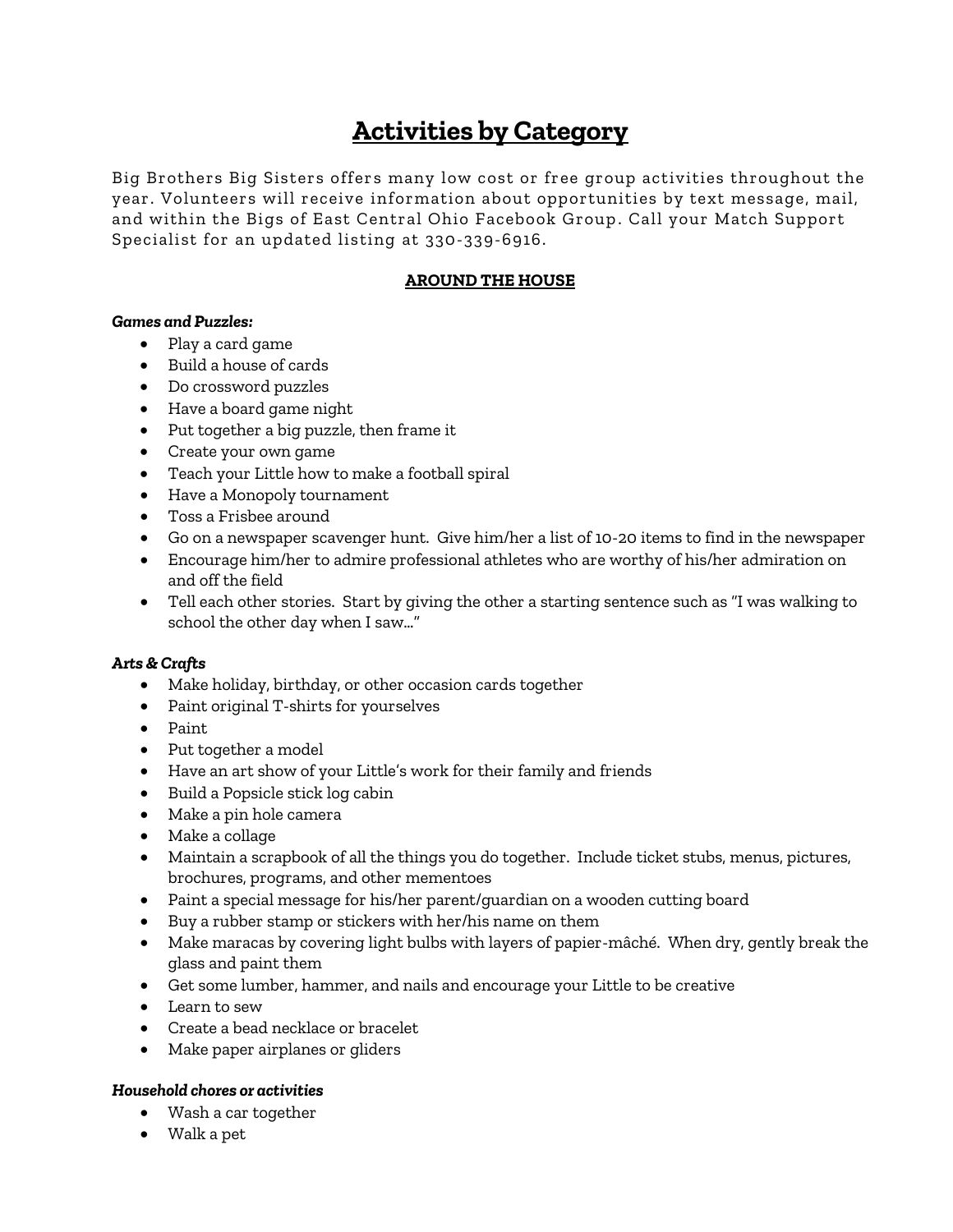- Explore an attic
- Teach a pet a new trick
- Paint or repair an old piece of furniture
- Learn basic bicycle repair and maintenance
- Remodel a room together
- Paint graffiti on the walls of a room a few days before it is repainted
- Teach your Little how to operate a washing machine and to sort or fold clothes
- Rearrange the furniture in your living room
- Clip coupons together. Give him/her a percentage of what you save
- Trim the hedges, mow the lawn, rake the leaves, and do yard work together

#### *Academic or Life Skill Development*

- Watch a company's stock
- Explore the Internet
- Read a book together
- Keep a journal about the time you spend together; exchange it so that you can both write in it
- Write a story and illustrate it
- Create poems; make one about your Little, and share it with them
- Talk about what's happening at school, in the community, in the country, or in the world
- Practice filling out applications
- Make a personal calendar; fill in important dates and upcoming match activities
- Help your Little write to an author or another famous individual
- Check out computer programs from the library
- Together, write a family newspaper for friends and relatives
- Look up new words in the dictionary
- Use a globe to locate friends, travel destinations and current events together
- Read biographies of people who did great things and let your Little know they were no different from him/her
- Using the letters from a long word, see how many smaller words you can make
- Role play meeting new people so he/she will have more confidence in what can be an unfamiliar situation
- Tape record him/her reading a favorite story
- Read books about famous inventors
- Using play money, show him/her how you spend the money you earn
- Make a list of everything you would do with all the money you win from a \$10 million sweepstakes
- Write to the President and ask him for a photo. Your Little will receive a picture and a packet of information

#### *Other*

- Make giant soap bubbles
- Design a dream house; use a book of house plans or old blue prints as a guide
- Start a coin or stamp collection
- Record messages to send to grandparents or other loved ones that don't live nearby
- Gather up old clothes and toys; sell them at a garage sale or second-hand store, or donate them
- Make an indoor tent with blankets and furniture
- Have a sock war
- Watch Chia pets or sea monkeys grow
- Mediate or do yoga together
- Plan an imaginary trip around the world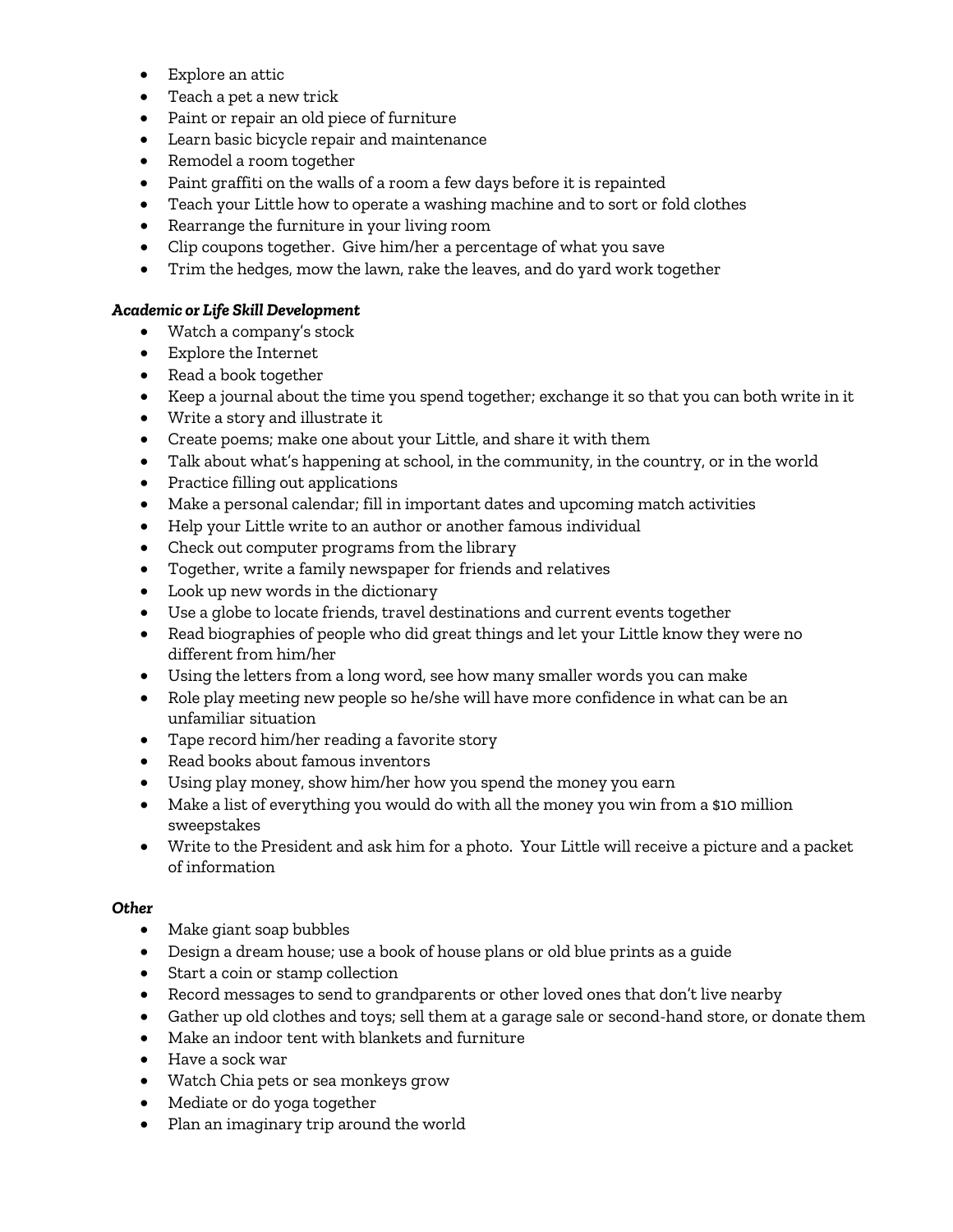- Select a cool wardrobe from a catalogue and compare tastes
- Watch a foreign film with subtitles
- On his/her birthday, ask your Little to lie on butcher paper and trace around him/her. Repeat the process each year to show how much he/she has grown
- Help your Little make a list of people who love him/her
- Use a magnifying glass together to examine all kinds of little things
- Show your Little photographs of you as a child
- Look in the phone book or on-line to find the name of someone with the same name as you and your Little
- Style each other's hair
- Have a TV show you both watch every week, then call and talk about it

#### **Requiring Some Knowledge, Research, or a How to Book**

- Learn about some constellations, the stories behind them and how to identify them
- Build and/or fly a kite
- Learn to juggle
- Learn a magic trick
- Get a yo-yo and learn how to do tricks
- Make a two-minute film; script and storyboard it
- Learn how to say simple, useful phrases in a foreign language
- Do a woodworking project
- Teach your little how to change the oil in a car or to change a tire
- Learn how to sign your names in American Sign Language
- Make homemade potpourri with dried flower petals
- Learn how to make electronic cartoons Make a Two-Liter bottle tornado
- Make musical instruments using common household items
- Use a book of names to find out the meaning of your Little's name; look up their acquaintances too
- Teach your Little how to use a fire extinguisher
- Pop the hood of your car and explain the various parts of the engine
- Check out a book about kitchen chemistry, and do some experiments
- Build and paint a birdhouse
- Learn how to tap out your names in Morse code
- Learn to use a real camera one in which nothing is automatic

#### *Food and Cooking*

- Bake cookies
- Make your own pizza at home (make mini's using English muffins)
- Create your own sundaes
- Experiment with a new recipe for dinner; cook it together
- Roast marshmallows with toothpicks over the flame of a candle
- Celebrate your Little's half birthday with half-filled drinks, and half a cake
- Make Jell-O or pudding
- Squeeze fresh orange juice
- Roast pumpkinseeds in the oven
- Buy a short section of rain gutter and use it as the dish for a giant banana split
- Make pancakes from scratch
- Set up a roadside lemonade stand
- Make dinner for your Little's family; surprise them
- Have a carpet picnic inside and watch a movie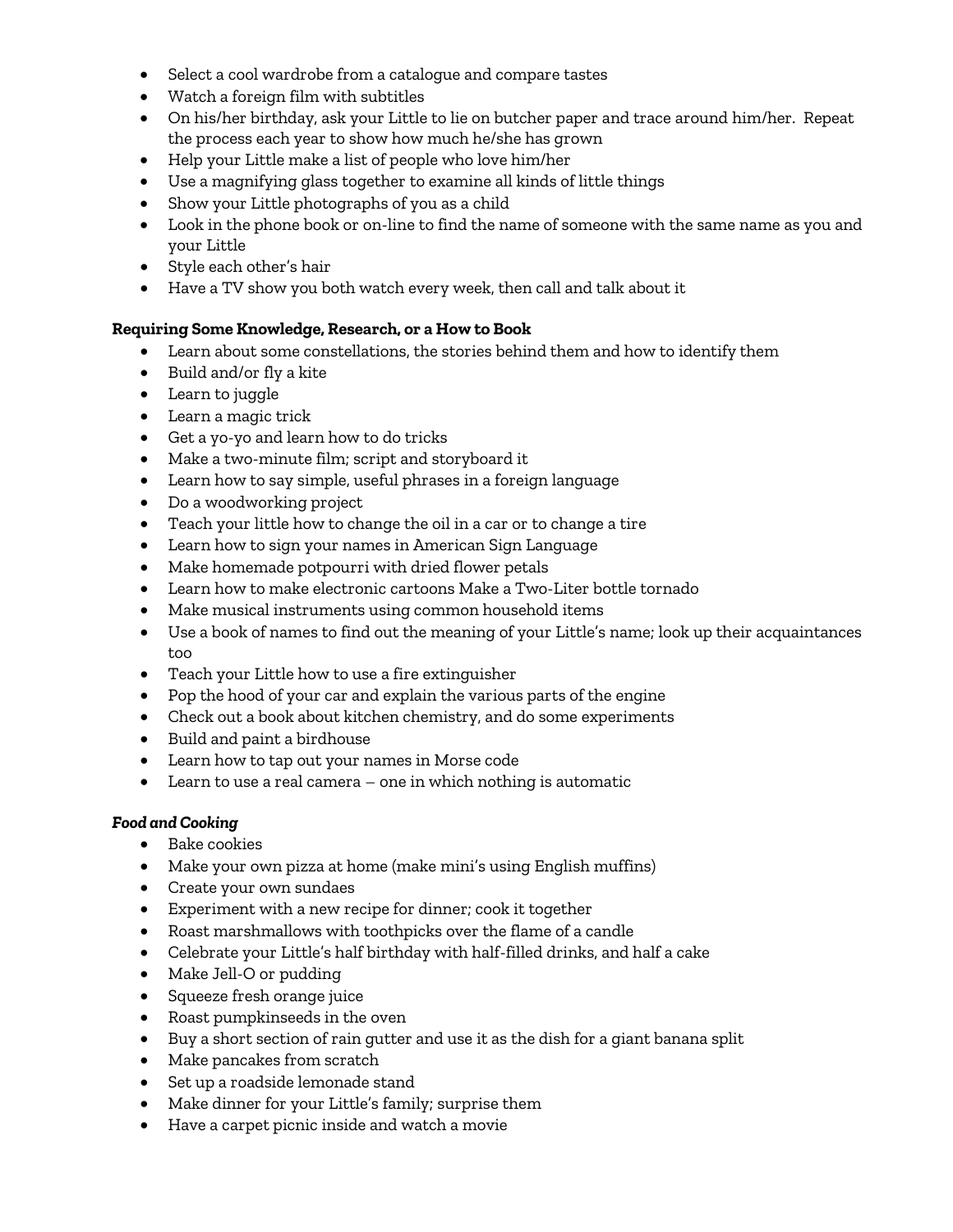- Make s'mores
- Make a fondue meal together
- Make homemade Root Beer or ice cream
- Finger paint on a giant cookie with chocolate, lemon, or strawberry pudding
- Make foods from around the world and learn how people live in that country
- Enjoy a fresh pineapple or coconut together
- Decorate eggs not just at Easter
- Pop popcorn (the "old fashion" way, not in the microwave) and watch a movie
- Take a tour at Velvet Ice Cream-Ye Olde Mill (in Utica, Ohio)

#### **OUT and ABOUT**

#### *Sports/Recreation*

- Go bowling
- Go ice or roller skating
- Go roller-blading
- Bike to a specific destination together
- Play a round of Putt-Putt golf
- Play on a playground (regardless of age!)
- Shoot a round of pool
- Take your Little to a volleyball or basketball game at the high school he/she will attend
- Hit golf balls at a local driving range
- Visit the batting cages
- Go canoeing
- See one of our local sports teams

#### *Arts*

- Visit an Art Museum and look at a touring exhibit
- See a play at a local high school, college, or Community Theater
- See a Ballet performance
- Listen to the latest releases at a music store
- Visit a vinyl record shop
- Watch a potter throw on a wheel; if you have the chance, try it yourselves!
- Copy each other's hands on a photocopier
- Take your Little to a photo lab to see how negatives and prints are made
- Take dance lessons
- Sing karaoke
- See a play

#### *Volunteer Opportunities*

- "Adopt a Grandparent" at a local nursing home
- Volunteer at the Humane Society
- Volunteer together at the local food pantry
- Volunteer to ring a bell for charity together during the holidays
- Volunteer with Habitat for Humanity
- Visit a nursing home and read or sing to the residents. Or, ask them to describe what life was like when they were your Little's age
- Volunteer to visit his/her class to tell students about your profession
- Create a bowling team to raise money for the BIG BROTHERS BIG SISTERS BOWL FOR KIDS'S SAKE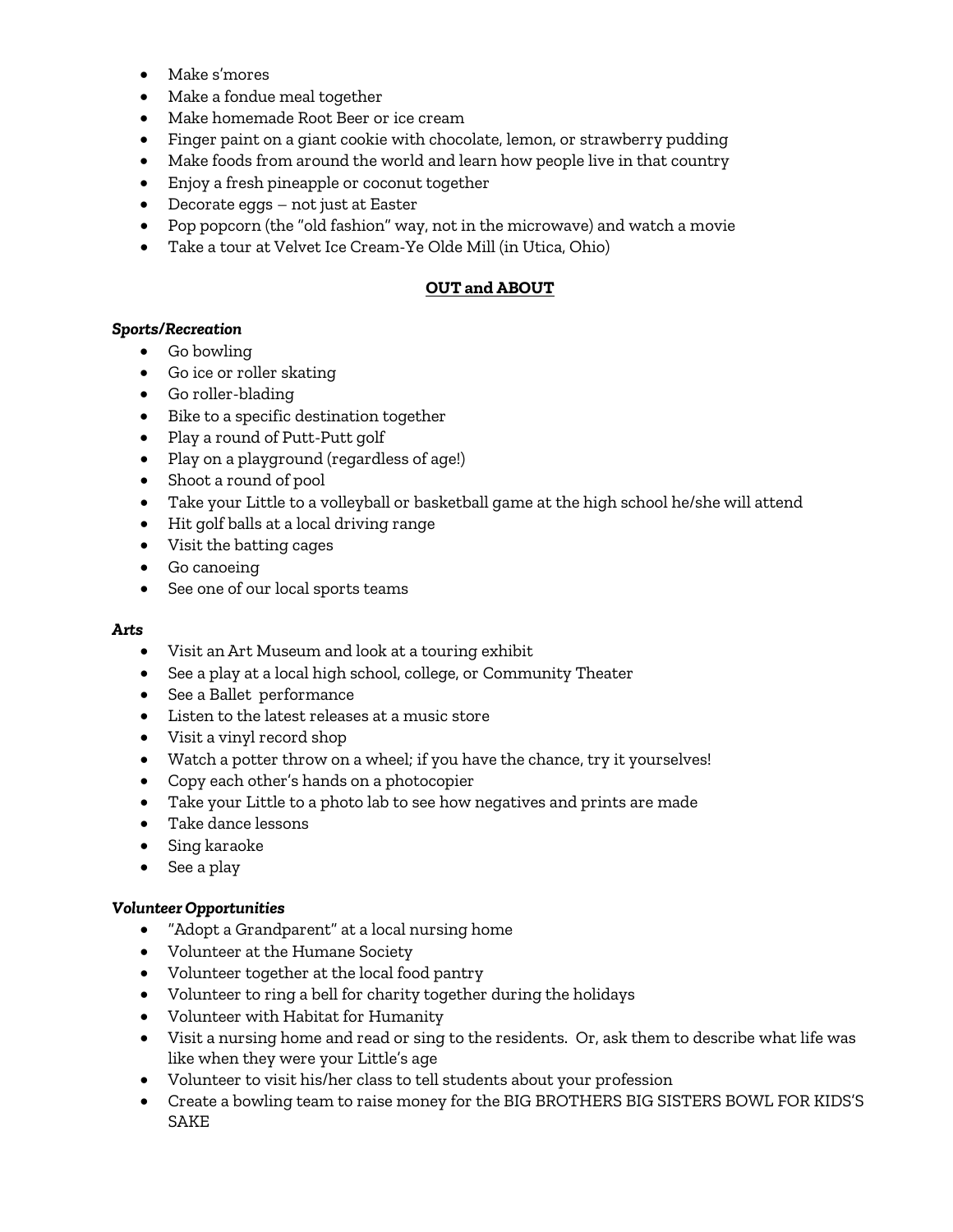#### *Everyday Places*

- Go to a craft store and come up with a project to create
- Go to the library
- Go window-shopping
- Visit a pet store
- Eat at an ethnic restaurant, and try to order in that language
- Feed some ducks
- Check out an antique store
- Eat lunch with your Little at school
- Go on a sound scavenger hunt with a tape recorder
- Go shopping at a second-hand store for dress up clothes
- Go to a drive-in movie
- Buy fresh fruit or vegetables from a farmer's stand, and enjoy the food together
- Watch the activity at a construction site
- Visit a farm and milk a cow
- Go to an observatory
- Walk around a show or convention of interest to your Little
- Sit at a mall or park and people watch
- Grocery shop together
- Talk a walk in a park or a local college campus
- Go to the bank and open a savings account for him or her
- Go for a walk in a hardware store and explain the function of various tools
- Visit a local coffee shop to sip hot chocolate or soda while playing chess, checkers, or backgammon
- Go to the airport for lunch and watch the planes take off and land
- Take your Little with you when you vote
- Visit a music store and learn about different instruments
- Take an art class together
- Visit an area firehouse or police station

#### **OUTDOORS**

- Watch a lunar eclipse or some other celestial event together
- Plant a garden and take care of it together
- Go fishing
- Watch a sunset
- Go sledding
- Go swimming at an area pool
- Go horseback riding
- Go to the Zoo
- Take a drive through the country (look at fall foliage, holiday lights, etc.)
- Take a hike and collect interesting rocks or leaves, or look for animal tracks
- Weave rings out of grass
- Feed pigeons at a park
- Make snow angels
- Go on a camera scavenger hunt together; make a list of pictures to want to "catch" beforehand
- Train for and participate in a fun 1K or 5K Run/Walk together
- Skip rocks on a river or pond
- Rent a bicycle for two and tour the arboretum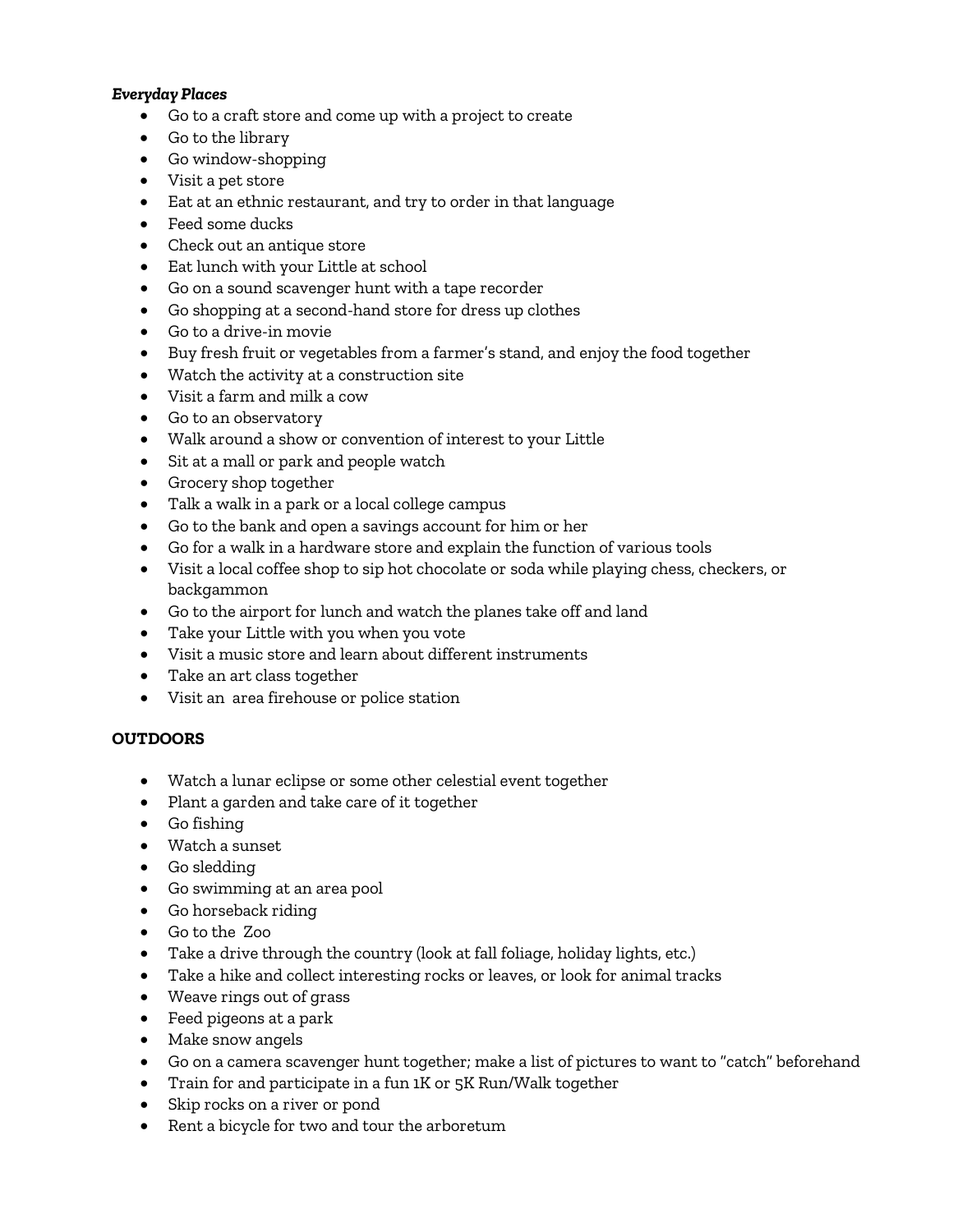- Go skiing or tubing then drink hot chocolate afterwards
- Start a snowball fight
- Go snowshoeing
- Pick apples or strawberries or whatever fruit is in season
- Make a bug cage and catch bugs together
- On a one-foot square of grass, find all living things that are visible in that space
- Check out a tree identification book from the library and discover which ones are in your neighborhood
- Fly a kite for an extra challenge make your own kites
- Use sidewalk chalk and draw pictures on the sidewalk
- Attend an area festival including
- Visit area amusement parks like King's Island or Cedar Point

## **Outcome-Based Match Activities**

Our mission promotes three important outcomes for Little's engaged in the program:

- 1. **Self-Confidence**
- 2. **Self-Competence**
- 3. **Caring Attitude**

Following are suggested outcome-based match activities in which Bigs and Littles can engage to encourage Littles' growth in the areas of self-confidence, self-competence, and caring attitudes. Please review the following list, choose several that you and your Little feel comfortable engaging in and have fun making a difference!

#### 1. **Self-Confidence**:

- Swimming, canoeing, water skiing, teaching water safety
- Hiking, fishing, camping, studying nature
- Walking, jogging, biking, horseback riding, taking safety precautions
- Playing ping pong, pool, cars, board games ("Scrabble," hangman, chess, etc.)
- Playing tennis, racquetball, volleyball, baseball, football, soccer, basketball, bowling, golf, and hockey (how to play and keep score)
- Skating, skiing
- Flying a kite, throwing "Frisbee"
- Twirling a baton, learning a cheerleading routine
- Making puppets, doing a skit
- Teaching good sportsmanship
- Teaching good driving habits and road safety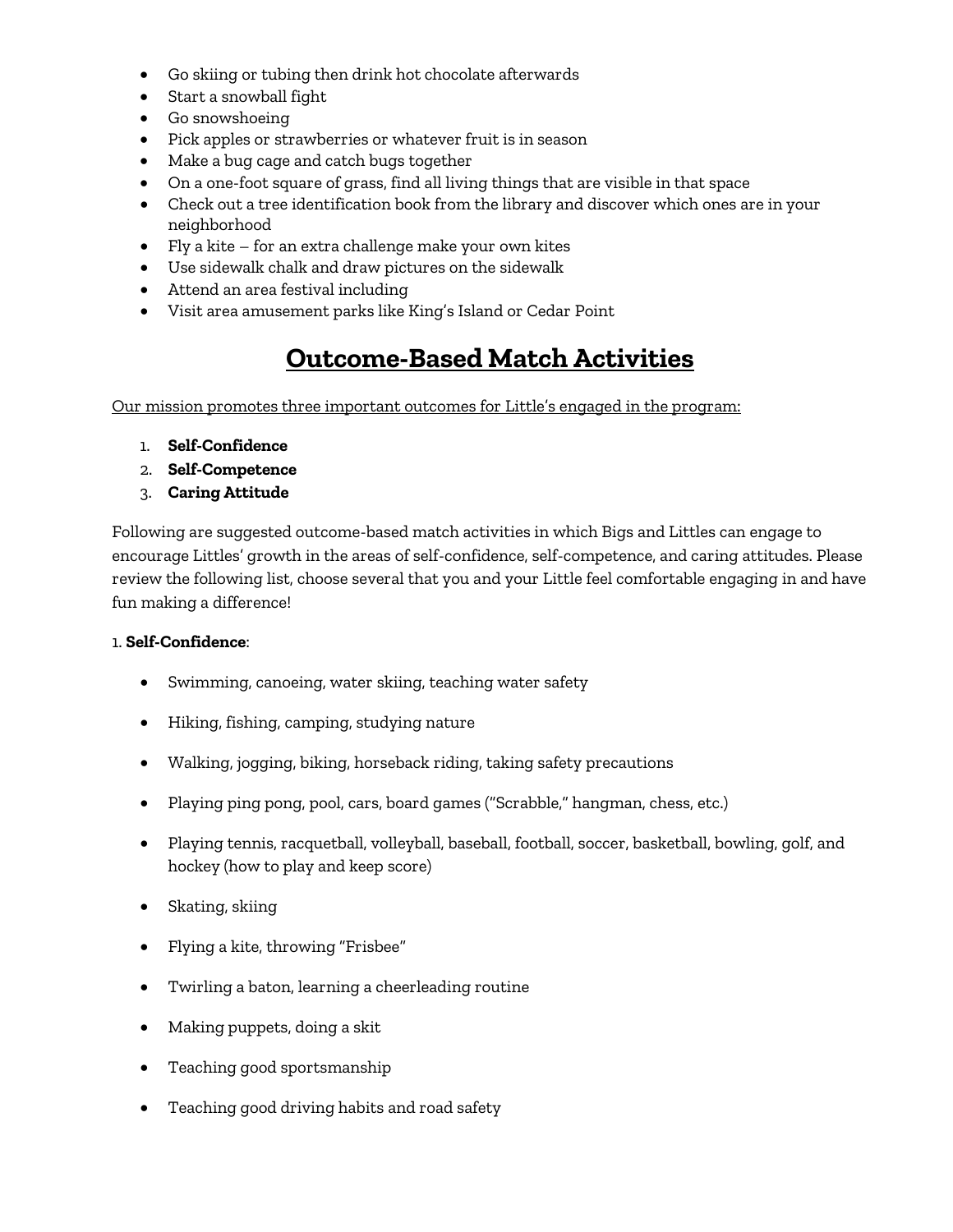- Taking a first-aid class
- Reviewing flash cards
- Going to the library, checking out books, reading a story (out loud)
- Teaching your Little how to tell time
- Teaching your Little the months of the year
- Teaching your Little how to use a microscope, calculator, camera, or computer
- Teaching your Little any special skill or hobby that you may have (needlepoint, sewing, gardening, fishing, boating, carpentry, playing a musical instrument, photography, electronics, model kits, etc.)
- Encouraging, helping, and supporting your Little with his/her hobbies (collecting rocks, insects, jokes, leaves, stamps, coins, arrowheads, baseball cards, autographs, etc.)
- Having your Little teach you how to play a new board or electronic game, use a computer, make a craft, draw a cartoon figure, tell a joke, etc.

#### 2. **Self-Competence**:

- Talking about friends you each have, what your best friend is like, what it means to be a friend
- Helping your Little work through problems he/she may be having at home or school, with friends, etc. Listening, being supportive, and, where appropriate, offering suggestions.
- Role playing different situations with your Little, such as an encounter with a teacher, school bully, etc. Helping your Little understand and process the teacher's and bully's feelings as well as his/her own
- Teaching your Little telephone etiquette, including how to leave messages, how to use emergency phone numbers, etc.
- Role modeling and reinforcing good personal hygiene
- Discussing the importance of good manners (smiling, saying, "Please" and "Thank you," etc.)
- Encouraging your Little to get involved in recreational groups (after-school activities, scouts, Junior Achievement, church youth group, etc.)
- Going on a field trip to a fire department, police station, your place of employment, etc.
- Introducing your Little to new foods by making a special ethnic meal or favorite family recipe, eating at a nice restaurant, etc.
- Teaching your Little a family song, short poem, or childhood story
- Teaching your Little how to wash clothes, iron, mend clothing, clean the house, etc.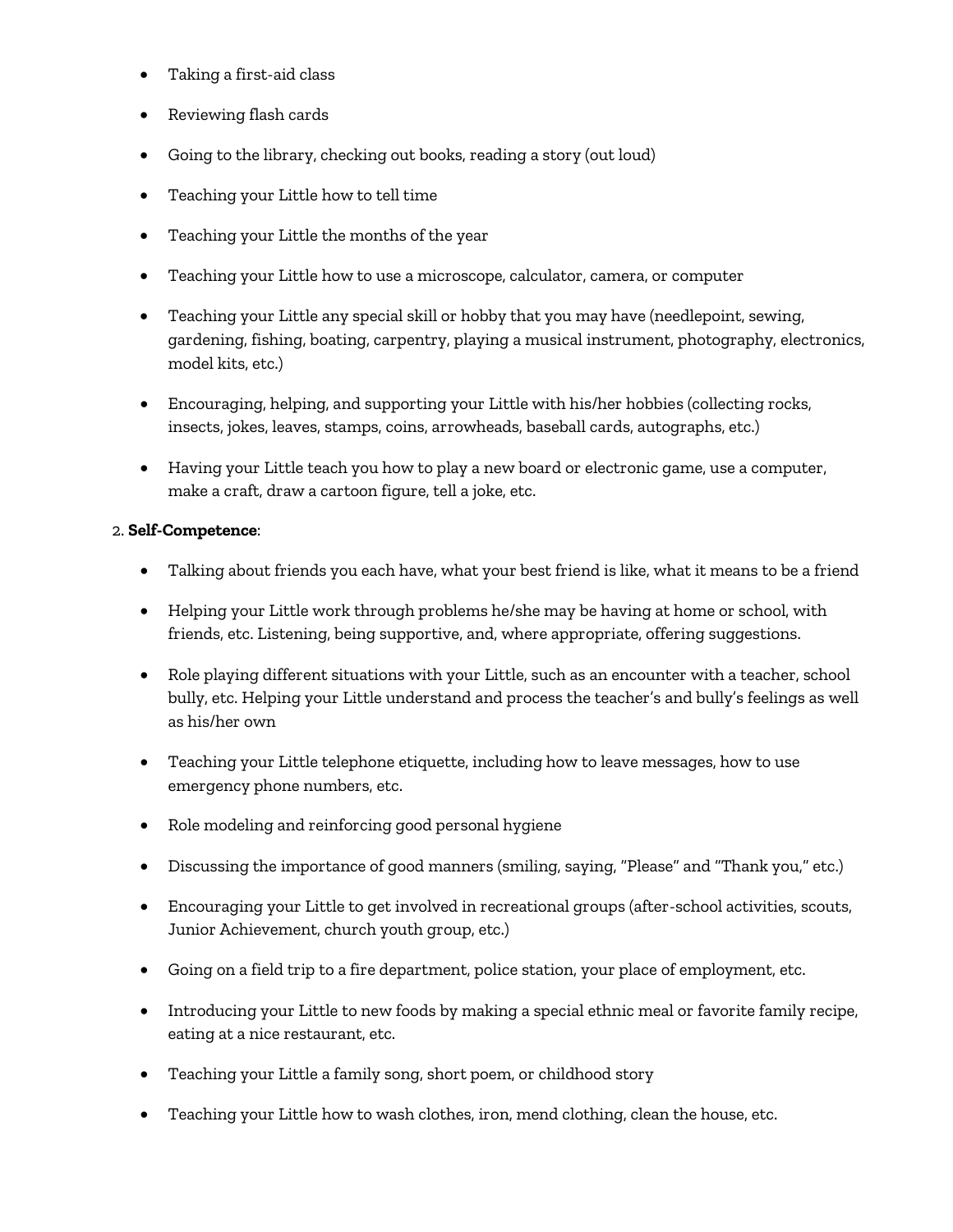- Grocery shopping, pointing out nutritional foods, etc.
- Planting a vegetable or flower garden
- Teaching basic car maintenance, such as washing/waxing, changing the oil, changing a flat, etc.
- Teaching yard maintenance, such as cutting the grass, weeding, raking, seeding, fertilizing, etc.
- Cleaning your Little's room together
- Teaching your Little how to complete a job application, role playing the interview situation, and discussing what is expected when presenting yourself for a job interview
- Helping your Little look for jobs in the neighborhood, newspaper, local church, etc.
- Taking your Little to the bank to help him/her open a savings account and start a budget
- Helping your Little to decide what subjects to take in high school and talking about future goals for college or employment

#### 3. **Caring Attitudes**:

- Talking with your Little about the historical significance of each legal holiday
- Teaching your Little about responsible uses of energy (lights, electricity, water, soil, gas, etc.)
- Planning a neighborhood clean-up activity and teaching your Little how to recycle aluminum, paper, plastic, etc.
- Encouraging your Little to teach you about his/her family's customs and traditions (and join in if invited)
- Making an effort to inquire into your Little's hobbies, likes/dislikes, family relationships, favorite shows, etc.
- Offering to help your Little make something special for his/her room, such as a wall-hanging, framed picture, bookshelves, arts and crafts, or model kit
- Volunteering together at a local food bank, Salvation Army, soup kitchen, animal shelter, etc.
- Talking to your Little about your volunteer activities outside of Big Brothers Big Sisters. Letting your Little attend and engage/observe one of your other volunteer activities
- Introducing your Little to animals/pets, teaching care for and respect of nature
- Conducting a drive for pet food to donate to a local animal shelter
- Making holiday crafts, cards, etc., and taking them to residents of a local nursing home
- Putting together a scrapbook or photo album to include mementos from each of your outings